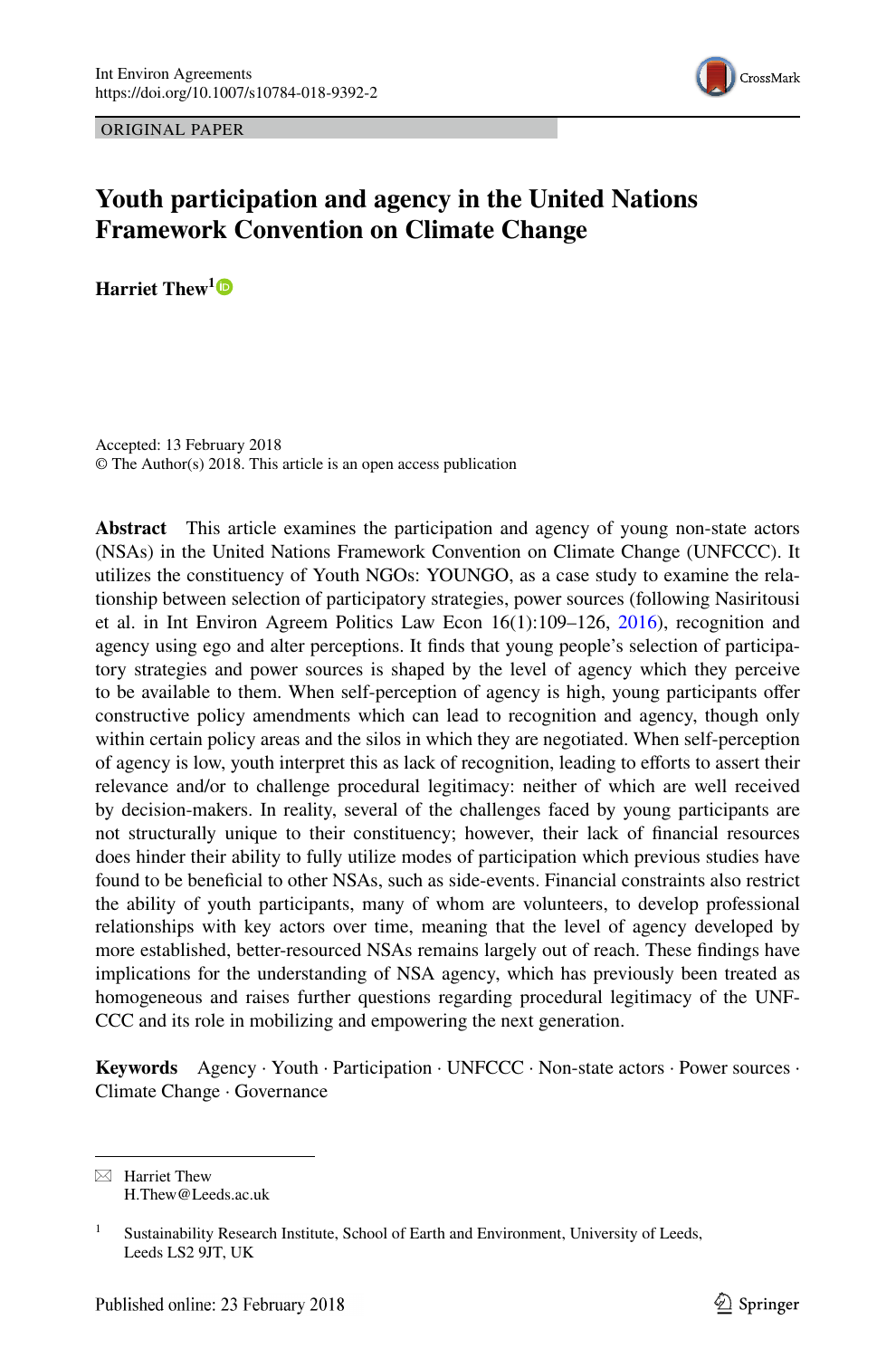## **1 Introduction**

The modern world is faced with global environmental challenges of unprecedented proportions. In response, governments around the world have recognized the importance of cooperation, seeking mutually acceptable solutions for the protection of the planet and its people. Reaching consensus and initiating state-led action has proven difcult, with increased recognition that multi-actor solutions are required to supplement limited governmental resources (Albin [1999](#page-19-1)). As a result, the number and diversity of Non-state actors (NSAs) in global environmental governance is growing and their role is becoming increasingly broad (Albin [1999;](#page-19-1) Bulkeley and Newell [2015](#page-19-2)). In recognition of this, many intergovernmental processes are encouraging NSA participation, as reiterated in the outcome documents of recent, landmark environmental conferences including Rio+20 and UNFCCC COP 21 (United Nations [2012](#page-20-0); UNFCCC [2015\)](#page-19-3). As we enter a new, Post-Paris era of climate governance, seeking to foster a collaborative, multi-actor approach (Jordan et al. [2015\)](#page-19-4) it is important to assess the level of agency which NSAs possess in the UNF-CCC, which retains a central role. Previous studies have attempted this, though despite acknowledgement that NSAs are not homogenous, they have focused primarily on larger, more established groups and, consequently, the agency of smaller, less dominant NSAs is not well understood.

This paper focuses on youth participation in the United Nations Framework Convention on Climate Change (UNFCCC). Although recognized as an independent stakeholder by Agenda 21 in the 1992 Rio 'Earth Summit' which established the UNFCCC (UNCED [1992\)](#page-19-5), youth were not officially recognized within climate governance for another seventeen years, gaining constituency status as Youth NGOs or 'YOUNGO' in 2009 (UNFCCC [2010\)](#page-19-6). Existing literature makes little distinction between diferent types of NSAs and their agency, largely treating them as homogenous, with the exception of Heike Schroeder's study on Indigenous People's Organizations (Schroeder [2010\)](#page-19-7). As such, the study of youth participation and agency is uncharted territory ofering signifcant potential to increase understanding of how agency is experienced diferently by heterogeneous NSAs. In the current era of climate governance where NSA participation is seen to be increasingly necessary (Jordan et al. [2015](#page-19-4)), exploring the diverse participatory experiences of diverse NSAs is a critical and timely consideration. As the closest living relatives to the '*future generations'* which the UNFCCC seeks to protect, nominal representatives of over 50% of the global population and the generation who will not only be most impacted by climate change but who will also inherit responsibility for tackling it, the participation and agency of youth is a particularly pertinent concern.

This paper introduces YOUNGO, providing an overview of its membership and structure based on the author's participation in and observation of the constituency over a six year period. A literature review follows, situating this study within existing research on NSA agency in global environmental governance. The qualitative methodological approach taken is then explained, before results are presented, structured around modes of participation available to UNFCCC constituencies and utilized by YOUNGO (conference access, plenary interventions, high-level meetings, actions, side-events and exhibits). These are explored frstly from a youth perspective and secondly from the perspectives of the deci-sion-makers they seek to influence. Following Nasiritousi et al. ([2016\)](#page-19-0), the concept of 'power sources' is used to assess the sources of authority which youth participants draw upon in attempt to increase their agency.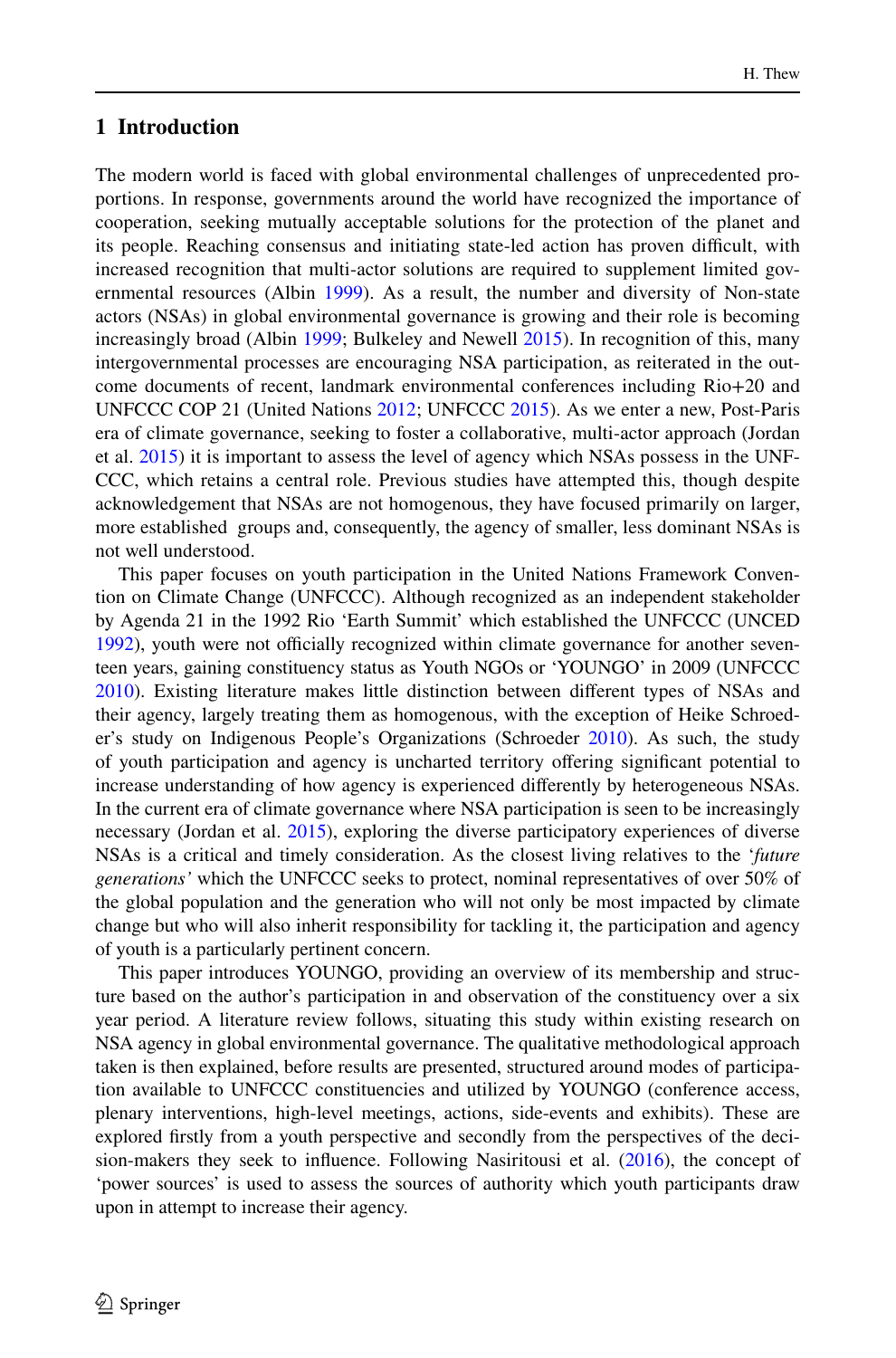Findings demonstrate that youth utilize all of the modes of participation facilitated for them by the UNFCCC, though their ability to fully engage with them is dictated by availability of certain power sources, indicating that the potential for agency is not equally available to all NSAs in the UNFCCC. The study fnds that youth select power sources based on the level of recognition and agency they perceive to be ofered by any given participatory opportunity. State Actor perceptions indicate that certain power sources and strategies do not always have the desired response.

## **2 Non‑state actor agency in global environmental governance**

### **2.1 Youth participation in the UNFCCC**

Youth have shown an interest in the UNFCCC since its inception, initially holding external conferences and presenting declarations to the Conferences of the Parties (COPs) before formally registering with the UNFCCC, forming delegations to participate directly, uniting to advocate on behalf of youth and eventually gaining constituency status (UNFCCC [2010\)](#page-19-6). Membership is open to all, with neither fees nor commitment required, though based on a loose understanding that constituents are under 30 years old. Under-eighteens were only permitted to attend COPs for one day a year, on *'Young and Future Generations Day'*, until rules were changed in 2017 extending access to sixteen and seventeen year olds, though younger children can participate in online discussions and external events throughout the year. YOUNGO can be seen as a Transnational Advocacy Network (TAN) operating within the UNFCCC. Similarly to other TANs, it brings together large transnationals with small voluntary organizations, uniting moderate and more radical 'insiders' and 'outsiders' (Rodrigues [2003](#page-19-8)). The constituency consists of over forty accredited organ-izations, based in over twenty countries (UNFCCC [2014a](#page-19-9)). These range from small, voluntary groups such as the UK Youth Climate Coalition and Indian Youth Climate Network to large international youth organizations such as the World Organization of the Scouting Movement. Additionally, a handful of governmental delegations, including the Netherlands and Belgium, have established official youth delegate programs whose participants often choose to work with YOUNGO.

YOUNGO annually elects two Focal Points through an online voting system. Equitable representation is a normative concern, addressed, partially, with appointment of a Global North and Global South Focal Point who take responsibility for liaison with the UNFCCC Secretariat but are unpaid and have no leadership mandate. As the majority of YOUNGOs are volunteers, investing their own time and money, turnover is high as repeat attendance is costly. Unless they secure employment or sponsorship, most youth are unable to maintain long-term engagement. Financial support often comes with obligations to another constituency, so although several young people are recruited to work for Environmental NGOs, UN institutions or governmental delegations, those who remain YOUNGOs are predominantly unpaid. Global South youth have particular difficulties in obtaining funding and visas and therefore, in spite of a desire to be more representative, the spokespeople for international youth within the UNFCCC usually come from fairly privileged backgrounds.

YOUNGOs have established approximately twelve policy working groups since gaining constituency status, advocating on issues including adaptation and the UNFCCC's Article 6 on climate change education, training, public participation, public access to information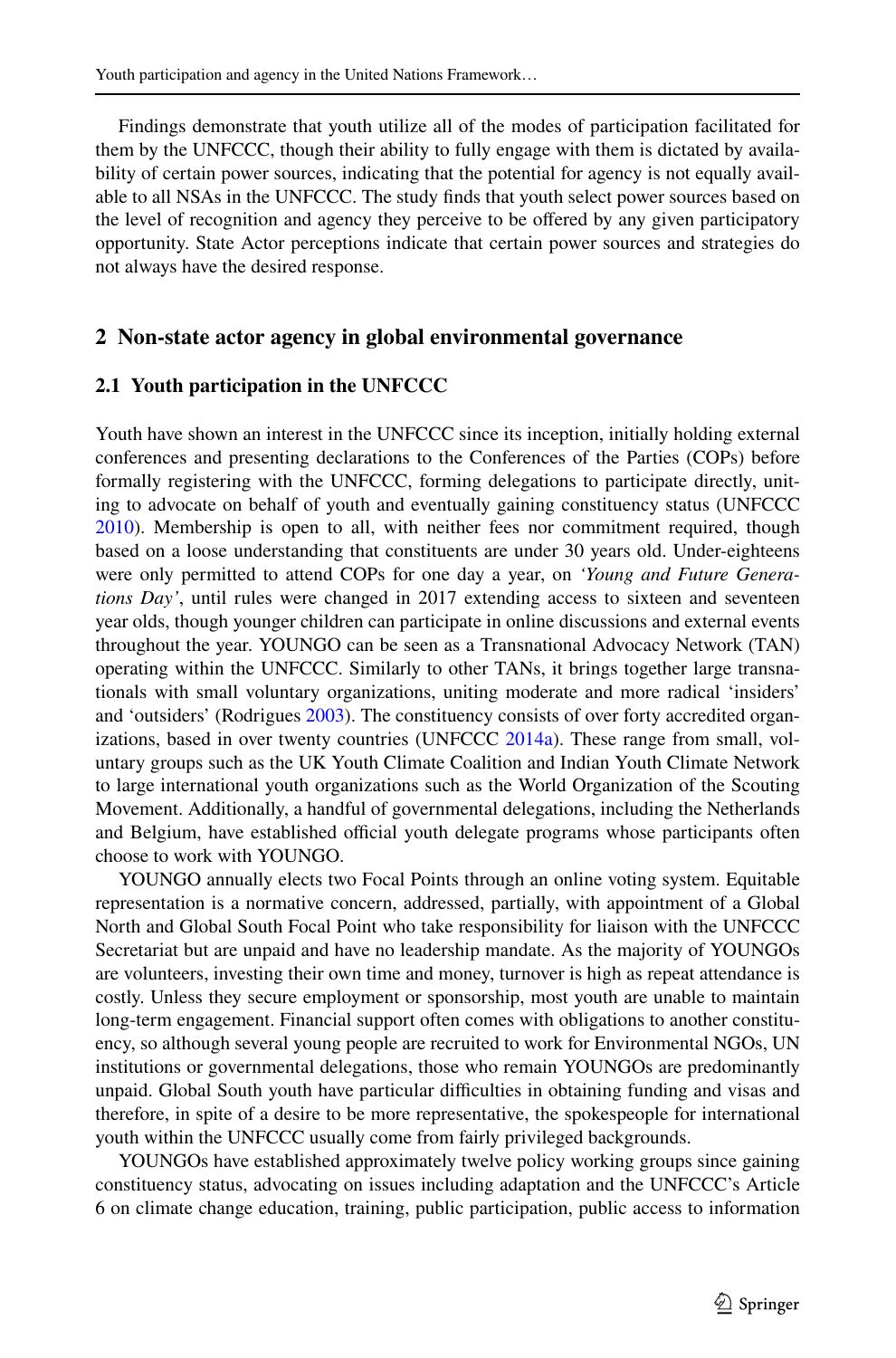and public awareness, recently rebranded as Action for Climate Empowerment, known as "ACE". Working Groups rely upon volunteers to maintain activity during and between conferences, creating challenges in sustaining relationships with decision-makers and retaining institutional memory. YOUNGOs are bound by the rules of observer participation, able to watch but not participate in negotiations and granted the same participatory opportunities as other constituencies. However, their participatory strategies and the level of agency they possess is not yet understood, which this paper seeks to remedy.

Global environmental governance can occur without NSAs, though several multilateral processes have elected to include them, creating new modes of participation to support their involvement (Stefek and Nanz [2008](#page-19-10)). This is attributable to changing perceptions of legitimacy, as belief in absolute state sovereignty has fallen out of fashion (Keck and Sikkink [1999](#page-19-11)). Nevertheless, State Actors (SAs) retain the mandate and thus the authority for decision-making within the intergovernmental process, so NSAs seek to convince SAs to share or transfer agency to them for the performance of certain tasks (Albin [1999;](#page-19-1) Dellas et al. [2011\)](#page-19-12).

This paper follows (Dellas et al. [2011](#page-19-12); Nasiritousi et al. [2016\)](#page-19-0), diferentiating between *actors* who have the ability to participate in intergovernmental meetings and *agents* who have the ability to infuence the outcome of these events. Agency can be understood in relation to the governance activities which a particular group of NSAs has gained recognition for their potential to perform, as further explained below.

#### **2.2 Transnational advocacy networks and modifcations**

NSAs possess varying levels of resource, capacity and skill, with better-resourced, betternetworked organizations tending to dominate (Albin [1999;](#page-19-1) Boström and Hallström [2010](#page-19-13)). To increase their agency, many NSAs unite in *Transnational Advocacy Networks* (TANs) (Keck and Sikkink [1999\)](#page-19-11) which span international borders. They share knowledge and resources, advocating on shared values, with diverse members shaping and being shaped by these networks. As NSAs, they lack the mandate to create intergovernmental policy and must therefore frame their knowledge to appeal to state actors. Their advocacy takes distinct forms as identifed in Keck and Sikkink's [\(1999](#page-19-11), p. 95) four part typology:

- (a) *Information politics*, or the ability to move politically usable information quickly and credibly to where it will have the most impact.
- (b) *Symbolic politics,* or the ability to call upon symbols, actions or stories that make sense of a situation or claim for an audience that is frequently far away.
- (c) *Leverage politics*, or the ability to call upon powerful actors to afect a situation where weaker members of a network are unlikely to have infuence; and
- (d) *Accountability politics,* or the efort to oblige more powerful actors to act on vaguer policies or principles they formally endorsed.

Nasiritousi et al. ([2016\)](#page-19-0) modify this typology, combining it with an agency-focused study of environmental standard-setting (Boström and Hallström [2010](#page-19-13)), to identify fve '*power sources'* which NSAs draw upon, utilizing their knowledge, membership and resources to acquire agency. NSAs are said to have Cognitive Power when they hold relevant information and have sufficient understanding of a policy process to know when and where to present it. Leverage Power is held when NSAs have access to policy processes and can infuence key agents within them, and the Symbolic Power of large membership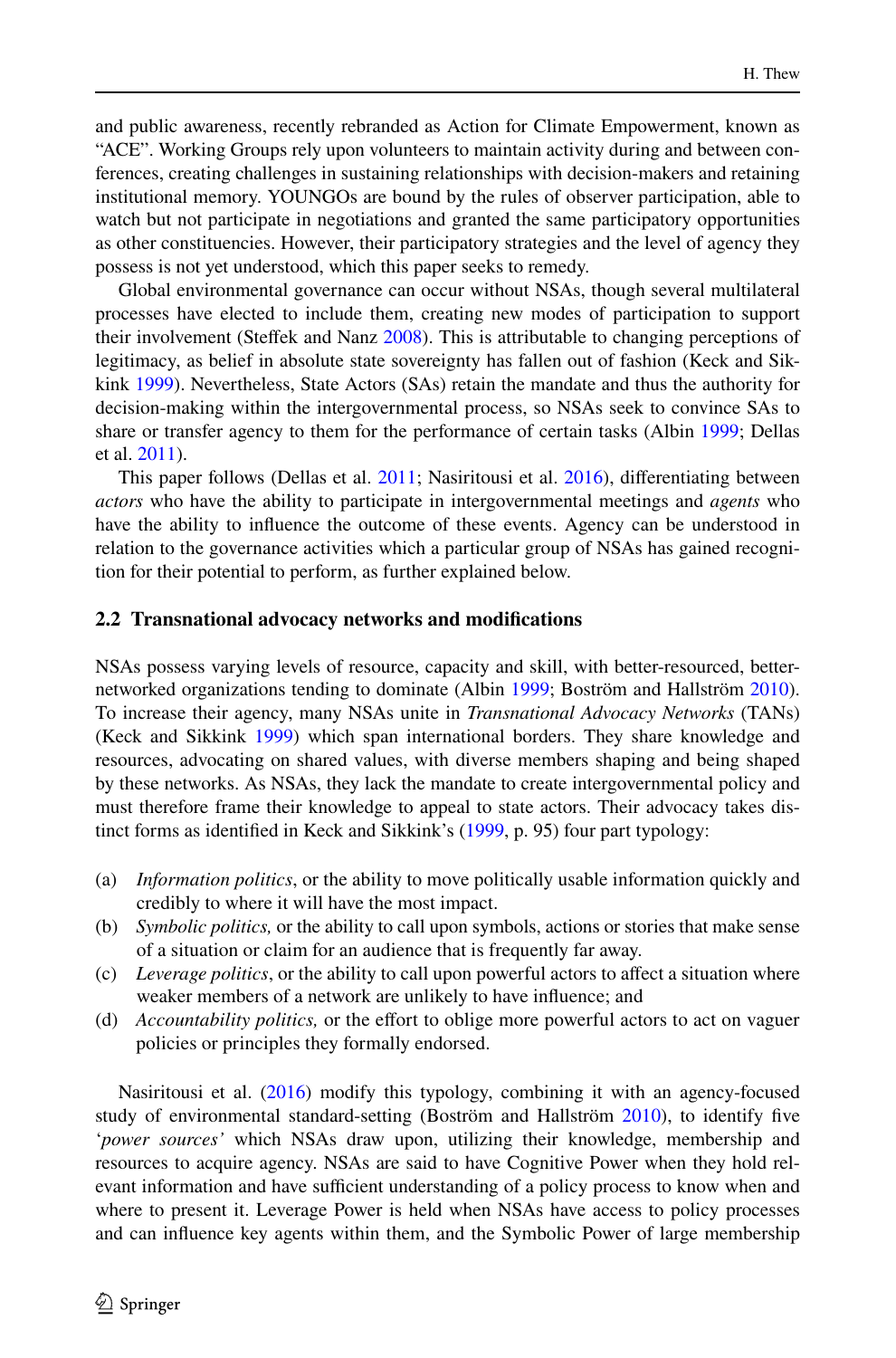numbers and/or perceived moral integrity which can be drawn upon to support their advocacy claims. Nasiritousi et al. [\(2016](#page-19-0)) add that NSAs also have Material Power, when they possess sufficient financial and material resources to support their advocacy efforts and Social Power when they have access to networks and the ability to be heard within them. This paper uses YOUNGO as a case study to test these fve power sources, identifying the strategies employed by young people to wield them and exploring how youth choose between these power sources depending upon the level of agency which they perceive to possess in any given circumstance.

Nasiritousi et al. ([2016\)](#page-19-0) claim that NSAs use '*power sources'* to gain agency based on recognition of their ability to perform certain activities which make up their '*Governance Profles*.' Following Albin ([1999\)](#page-19-1), they identify nine governance activities which NSAs can gain recognition for: infuencing the agenda; proposing solutions; providing information; providing expertise; raising awareness; implementing action; evaluating consequences of policies and measures; representing public opinion and representing marginalized voices. These are then used to identify the Governance Profles of NSA groups. Following Arts ([1998\)](#page-19-14), they state that agency can be understood using ego and alter perceptions to establish whether a group has gained recognition for their ability to perform these activities, by utilizing their 'power sources'. This understanding of agency, followed by this paper, is in line with previous studies, including Dellas et al. who claim that, for agency: *'the importance of recognition cannot be overstated.'* [\(2011](#page-19-12), p. 93). However, research has yet to assess how NSAs choose which power source to draw upon at any given time, which strategies they use to wield a particular power source and which combination of strategies and power sources is more likely to lead to recognition and agency.

## **2.3 NSA participation in global climate change governance/UNFCCC**

Case-study research on NSAs in the UNFCCC predominantly focuses on the Environmental NGO (ENGO) and Business NGO (BINGO) constituencies (Betsill [2008;](#page-19-15) Gulbrandsen and Andresen [2004](#page-19-16); Vormedal [2008](#page-20-1)). It therefore runs the risk of overstating NSA infuence, as these constituencies are larger, more established, better resourced and potentially suffer less from collective action problems than other NSA groupings (Betsill [2008](#page-19-15); Hanegraaf  $2015$ ). Betsill  $(2008)$  $(2008)$  found that NSA influence is shaped by the nature of the issue being discussed (particularly in relation to how contentious it is and whether an NSA group has sufficient financial resource to counteract the influence of oppositional lobbyists) and that the level of technicality associated with a particular negotiation, perhaps unsurprisingly, shapes the level of technical expertise that NSAs need to engage with it. This suggests that having a range of power sources at their disposal is critical for NSA infuence/ agency but that not all constituencies have equal reserves. Betsill calls for further research into whether the nature of an issue has implications for NSA infuence and what the relationship looks like between NSA agency and their selection of participatory strategies. She also acknowledges the benefts of sustained participation over time, as illustrated by the ability of ENGOs to overcome restrictions to observer access (during the Kyoto Protocol negotiations) on account of having pre-established relationships with negotiators. This enabled them to gain an insider position from which to lobby from, remaining in contact via cell-phone to hear and comment on what was happening behind closed doors (Betsill and Corell [2008](#page-19-18)); a valuable route to infuence which may not be open to all NSAs (Lövbrand et al. [2017\)](#page-19-19).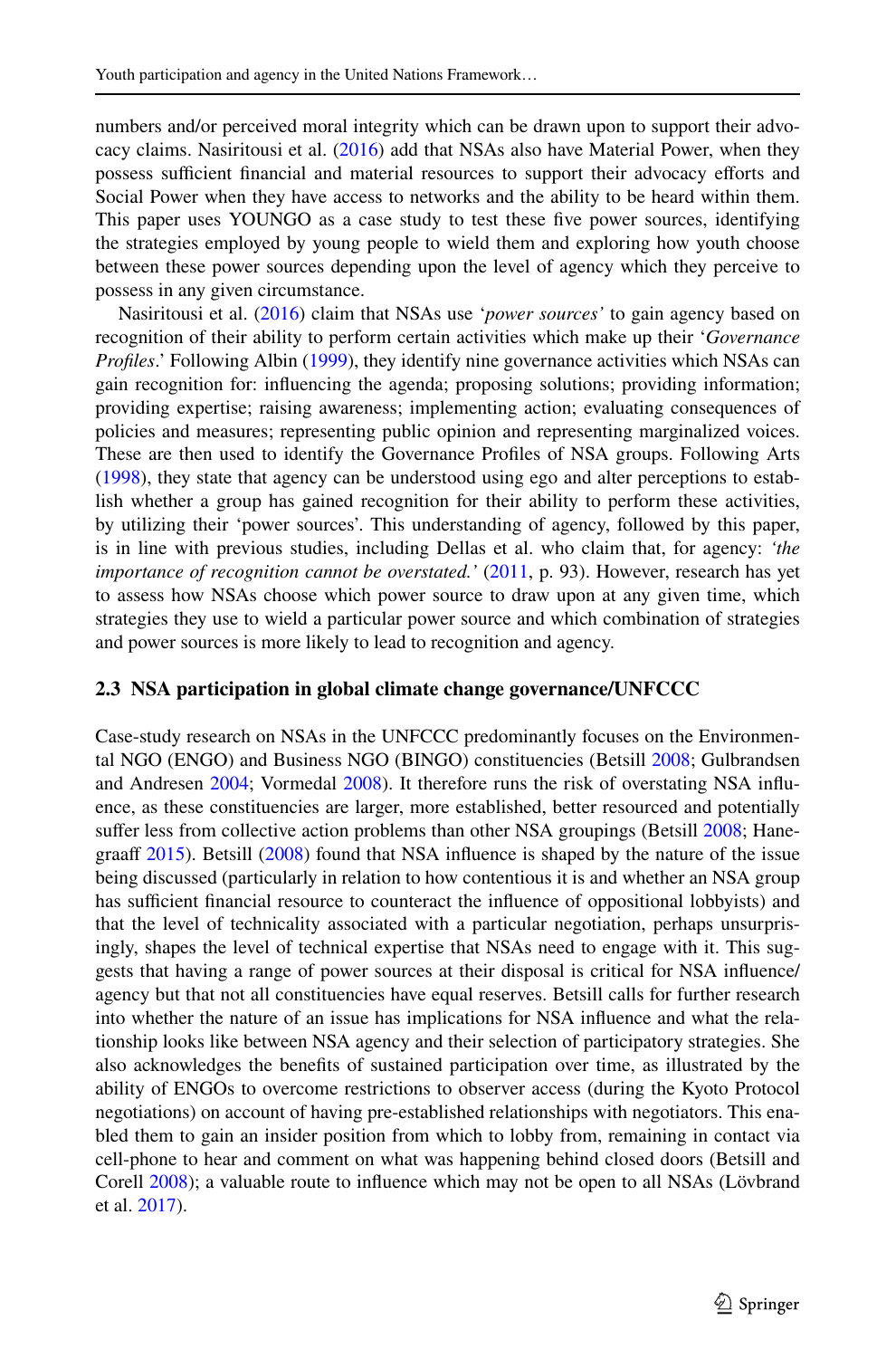Schroeder and Lovell ([2012\)](#page-19-20) identify a series of ways in which NSAs can participate in the UNFCCC, from observing negotiations, and engaging in advocacy during informal meetings and social events; to more formalized modes of participation such as attending and hosting side-events and exhibits; giving plenary interventions; making written submissions; holding press conferences and making protests. However, little is known about *which* modes of participation NSAs favor and why, nor about the relationship between modes of participation, selection of power sources and the ability of smaller TANs to gain agency.

Quantitative research from Nasiritousi et al. ([2016\)](#page-19-0) compliments earlier case studies. In surveys at COP 17 and 18, they asked over 500 SAs and NSAs to select the constituency which they felt was most signifcant to the nine aforementioned governance activities. However, as participants were only able to select one constituency per activity, fndings do not refect that agency can be shared (Dellas et al. [2011](#page-19-12)) and even after emphasizing that attention be paid to smaller constituencies, the Women and Gender, Farmers and YOUNGO constituencies were excluded from their research due to space limitations.

Other studies have focused on particular modes of facilitated participation within the UNFCCC (Hjerpe and Linnér [2010](#page-19-21); Hjerpe and Buhr [2014;](#page-19-22) Schroeder and Lovell [2012](#page-19-20)), with side-events receiving most attention on account of being deemed the *'most visible'* form of NSA participation (Hjerpe and Linnér [2010\)](#page-19-21). Hjerpe and Linnér identify 6 functions of side-events: building capacity; introducing potential items for negotiation; disseminating information; interconnecting people and policy areas; providing a forum for other levels of governance and legitimizing global governance, while Hjerpe and Buhr [\(2014](#page-19-22)) identify trends in the way in which climate change has been framed in UNFCCC sideevents. These studies suggests that side-events can be a vehicle for NSA agency as attendees beneft from access to up-to-date expertise and networking opportunities while hosts are able to introduce new ideas and to frame issues. Hjerpe and Linnér  $(2010)$  $(2010)$  argue that side-events beneft the UNFCCC process by increasing perceived input legitimacy through seeming inclusion of a wide range of actors. Upon closer inspection, however, they identifed a lack of diversity in side-event hosts (geographically and epistemologically speaking, they do not engage in age-based analysis) challenging the belief expressed by state actors in their study that side-events enhance pluralism. This suggests a need to explore how sideevents are perceived and utilized by less dominant NSA groups in the UNFCCC, such as youth.

Schroeder and Lovell ([2012\)](#page-19-20) suggest that NSAs engage in side-events in order to *'be visible and to raise their profle'* (p. 31), indicating that side-events perform a clear function in increasing the recognition of NSAs engaged in them. Their study supports Hjerpe and Linnér's ([2010\)](#page-19-21) argument that side-events can indirectly introduce agenda items by acting as an incubator for new ideas, though this process is limited by lack of formal coordination between side-events and negotiations. Schroeder and Lovell ([2012\)](#page-19-20) also propose that the *type* of NSA hosting the side-event plays a role in the extent to which they interact with the negotiations, suggesting a potential diference in the ability of diferent NSAs to utilize side-events to increase their agency, though this remains unexplored.

## **3 Methodology**

Data collection consisted of twenty-three semi-structured interviews, a focus group with sixteen participants, and participant observation during the 40th Intersessional of the UNF-CCC Subsidiary Bodies (SB40) in 2014. *Ego and Alter* perceptions (Arts [1998\)](#page-19-14) were used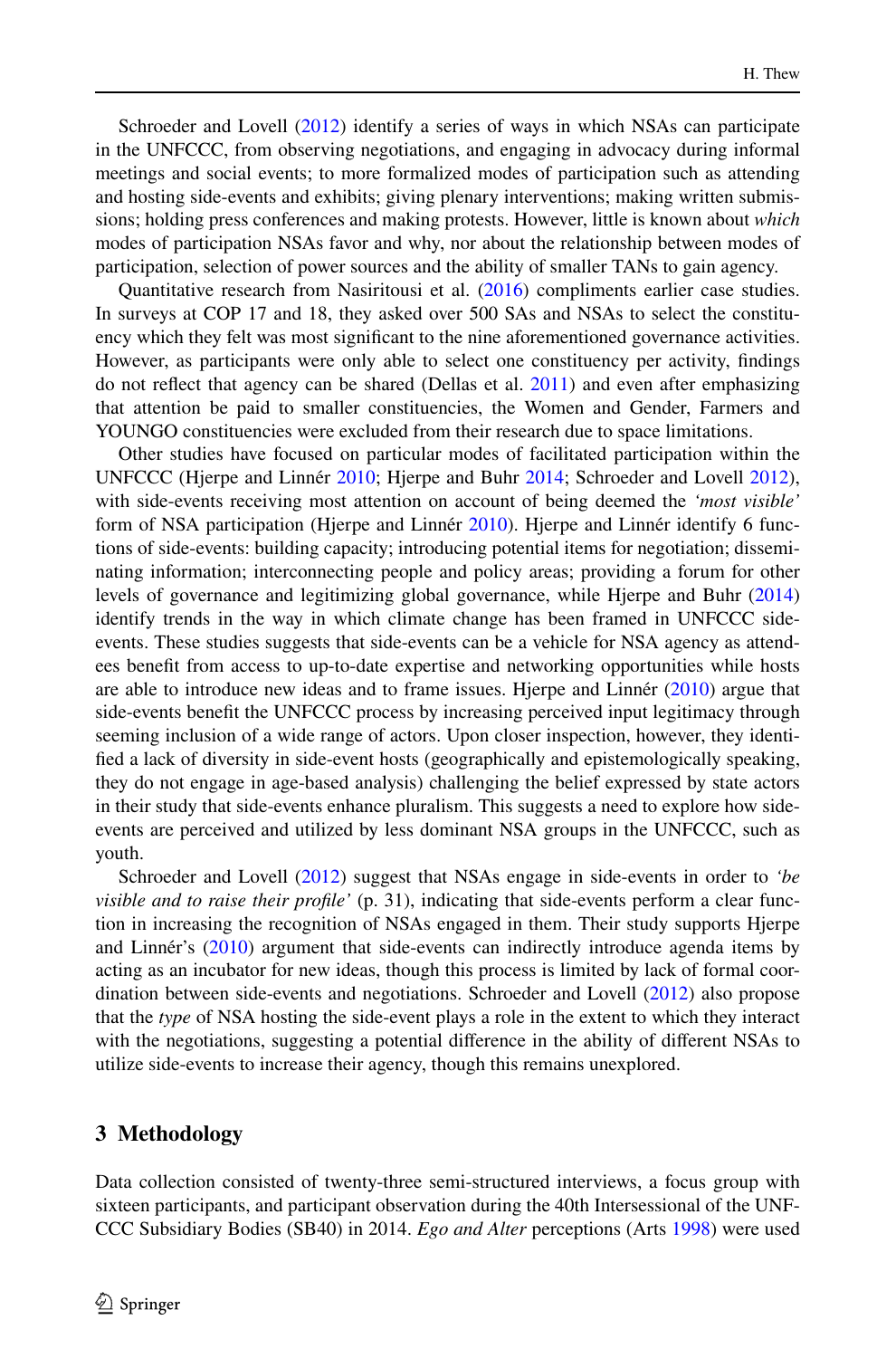to compare YOUNGO's self-perception (ego) with how negotiators and Intergovernmental Organizations perceive them (alter), to assess whether recognition is attained. NSA participation at Intersessionals is smaller and less geographically diverse so data collection at a COP would have been preferable, though all interviewees had attended previous COPs and Intersessionals and distinguished between the two types of conference when necessary. As a participant at fve COPs and fve intersessionals, the researcher was also able to draw upon personal experience to recognize any diferences.

Youth participation at COP 21 was abnormal as a result of unusually high public interest which increased applications, curtailing quotas for regular participants. This, coupled with heightened security following Parisian terror attacks, resulted in an unprecedented number of negotiations being closed to observers, negatively afecting youth perceptions of participation. At SB44, the subsequent conference, there were lingering concerns expressed by NSAs, including youth, though discussions around Access to Intergovernmental Meetings suggested an imminent return to 'normal' participation. In recognition of this anomaly, only data from SB40 in 2014 were included in this study.

A balanced sample of alter perceptions were collected from seven Global South and seven Global North negotiators from the majority of UNFCCC negotiating blocks: the Least Developed Countries; African Group; Alliance of Small Island States; G77; European Union; Umbrella Group and the Environmental Integrity Group. The majority had substantial experience and responsibility, several had been participating over 5 years, a few for over ten, and two were Heads of Delegation.

In recognition that negotiators working on Article 6: the policy on public participation may have difering views to their colleagues on NSA involvement, interviews were sought with both Article 6 and non-Article 6 negotiators. YOUNGO have had a working group following Article 6/ACE since 2009 so it is an appropriate policy to analyze their agency. Article 6 and non-Article 6 interviewees were selected from the same delegations or negotiating blocks for direct comparison, to determine whether policy silos infuence perceptions. Of the fourteen negotiators interviewed, six worked on Article 6 and eight did not, with equal Global North and South representation. Interviews were also conducted with three key informants from intergovernmental organizations, all working on Article 6. Interview classifcations are shown in Table [1](#page-7-0).

Ego perceptions were collected through six interviews with youth who had attended at least two previous UNFCCC negotiations where they had engaged with YOUNGO to ensure that they had sufficient experience of both UNFCCC participation and YOUNGO membership. Interview duration for both the ego and alter samples ranged from 25 to 50 min. Interviews were transcribed and deposited into Nvivo for analysis. However, several participants refused to be recorded. In these instances, detailed notes were taken during and immediately after each interview which were later typed up and added to Nvivo.

To increase the ego sample and observe discussions between members regarding their participation, a focus group was also held with sixteen YOUNGOs. Additionally, YOUNGO daily meetings and youth participation in conference proceedings were observed for further triangulation to assess whether their behavior matched the responses they gave during interviews and focus groups.

A grounded approach was taken to generate theory (Charmaz [2014\)](#page-19-23) in Nvivo with selective coding applied initially, based on power sources from the literature, e.g., *'Moral Power'* and Participatory Opportunities within the UNFCCC, e.g., *'Interventions'*. Open coding was used when new fndings were identifed and fnally axial coding permitted identifcation of the relationships between participatory opportunities, power sources and agency.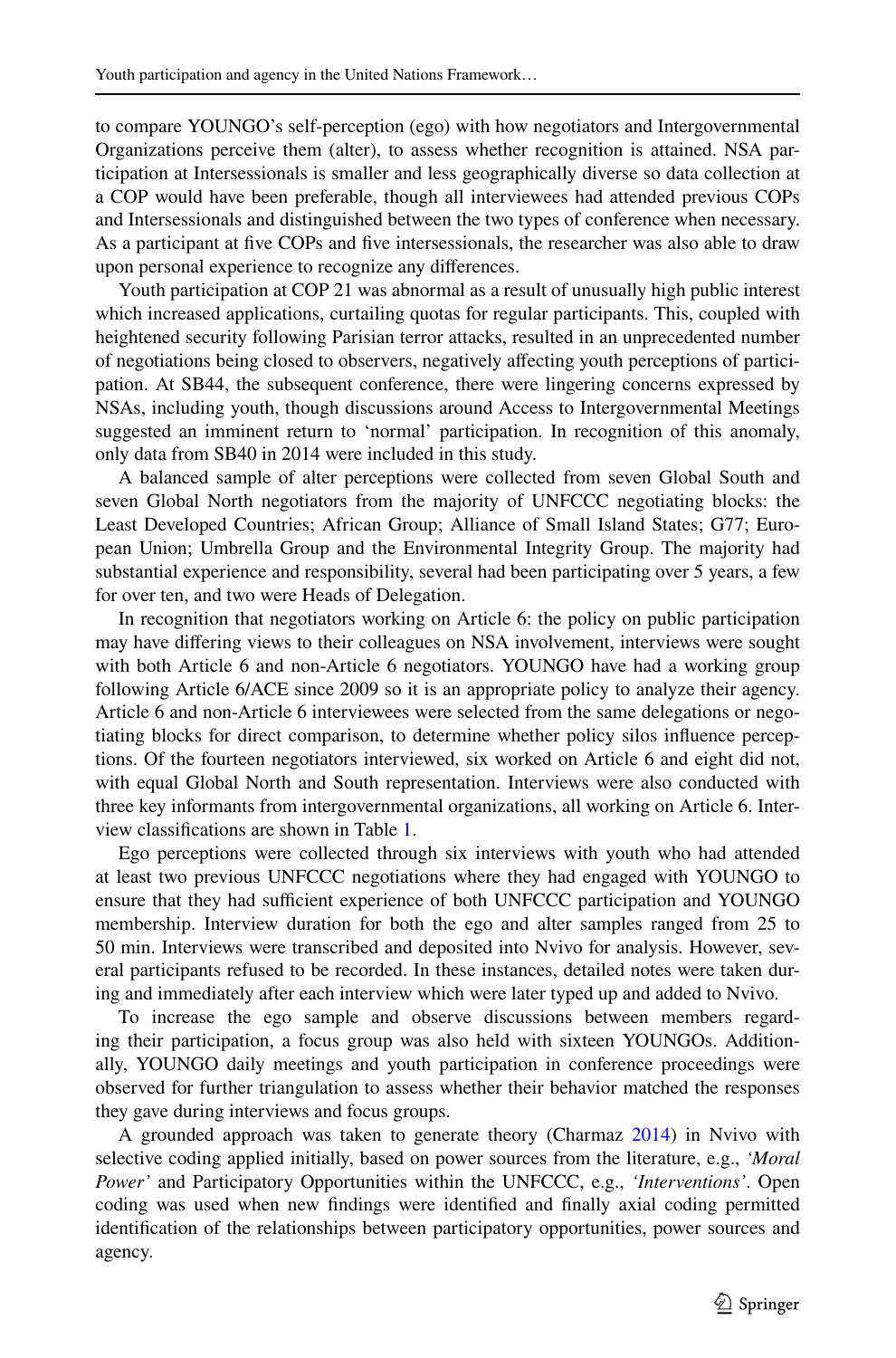<span id="page-7-0"></span>

| <b>Table 1</b> Classification of<br>interviewees | Actor type        | Representation | Policy focus      | Code           |
|--------------------------------------------------|-------------------|----------------|-------------------|----------------|
|                                                  | Negotiator        | Global north   | Article 6/ACE     | A <sub>1</sub> |
|                                                  | Negotiator        | Global north   | Article 6/ACE     | A2             |
|                                                  | Negotiator        | Global north   | Article 6/ACE     | A <sub>3</sub> |
|                                                  | Negotiator        | Global north   | Article 6/ACE     | A <sub>4</sub> |
|                                                  | Negotiator        | Global south   | Article 6/ACE     | A <sub>5</sub> |
|                                                  | Negotiator        | Global south   | Article 6/ACE     | A <sub>6</sub> |
|                                                  | Negotiator        | Global south   | Non-article 6/ACE | B1             |
|                                                  | Negotiator        | Global south   | Non-article 6/ACE | B <sub>2</sub> |
|                                                  | Negotiator        | Global south   | Non-article 6/ACE | B <sub>3</sub> |
|                                                  | Negotiator        | Global south   | Non-article 6/ACE | B <sub>4</sub> |
|                                                  | Negotiator        | Global north   | Non-article 6/ACE | B <sub>5</sub> |
|                                                  | Negotiator        | Global north   | Non-article 6/ACE | <b>B6</b>      |
|                                                  | Negotiator        | Global north   | Non-article 6/ACE | B7             |
|                                                  | Negotiator        | Global north   | Non-article 6/ACE | B <sub>8</sub> |
|                                                  | Intergovernmental | Global north   | Article 6/ACE     | C <sub>1</sub> |
|                                                  | Intergovernmental | Global north   | Article 6/ACE     | C <sub>2</sub> |
|                                                  | Intergovernmental | Global north   | Article 6/ACE     | C <sub>3</sub> |
|                                                  | <b>YOUNGO</b>     | Global north   | Article 6/ACE     | D1             |
|                                                  | <b>YOUNGO</b>     | Global north   | Article 6/ACE     | D2             |
|                                                  | <b>YOUNGO</b>     | Global north   | Article 6/ACE     | D <sub>3</sub> |
|                                                  | YOUNGO            | Global south   | Non-article 6/ACE | E1             |
|                                                  | YOUNGO            | Global north   | Non-article 6/ACE | E2             |
|                                                  | YOUNGO            | Global north   | Non-article 6/ACE | E <sub>3</sub> |

## **4 Results**

By cooperating as a TAN, youth have gained recognition from the UNFCCC Secretariat in the form of constituency status. In addition to having conference access, this ofers them formal participatory opportunities, which this section explores in turn to consider how they are perceived and utilized by youth participants, and the implications of this for youth agency. Based on participant observation, the following modes of NSA participation in the UNFCCC have been identifed: Access, Plenary Interventions, High-Level Meetings, Actions, Side-Events and Exhibits.<sup>[1](#page-7-1)</sup> These are considered from ego and alter perspectives to assess how each shapes youth participation and, which are more likely to lead to recognition, thus enabling transitions from actors to agents.

## **4.1 Conference access**

Accreditation grants access to the conference, though several negotiations are closed due to political sensitivity or space limitations. When room capacity is limited, it is common that each constituency receives a small number of secondary passes. At SB40, YOUNGO were warned that these could be withdrawn if not utilized and pass holders were required to sign

<span id="page-7-1"></span><sup>&</sup>lt;sup>1</sup> Plenary Interventions, High-Level Meetings and Actions are only available to NSAs through registration with an official constituency.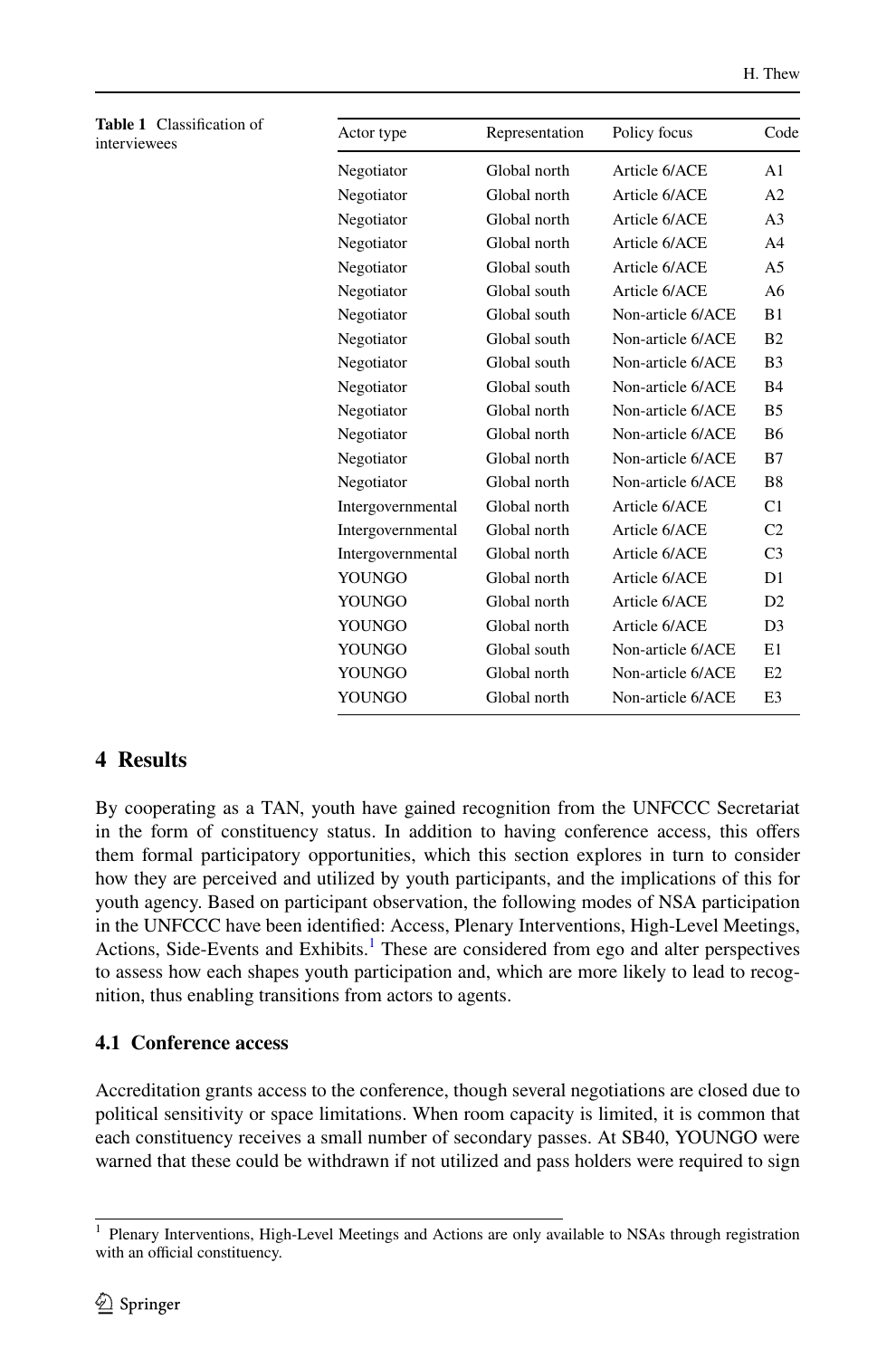into confrm their attendance. However, they did not prioritize this, as it did not include a speaking role for them, which they perceived as a lack of recognition.<sup>2</sup> One interviewee reported being last to be seated when observing a negotiation of the Ad Hoc Durban Platform for Enhanced Action with a secondary pass, saying that she had been: *'treated like a second class citizen*.*"*[3](#page-8-1) There is a danger that in rejecting opportunities to witness key discussions it could limit YOUNGO's ability to wield Cognitive Power by diminishing their understanding of the negotiations.

Some YOUNGOs focus on specifc policy areas where they perceive to have Cognitive Power. At SB40, YOUNGO's most active policy working group followed Article 6, perceived as particularly open to youth input:

Article 6 is a good place for youth infuence, youth can really help (Interview D2).

 They developed relationships with Article 6 negotiators, gaining Leverage Power which led to a closed negotiation being opened to observers. As such, they see Article 6 negotiators as allies:

People who work on Article 6 are all friends. They all want the same thing (Interview D1).

They also perceive that they have a role in its implementation:

I've been following Article 6 as that is something we can act on (Focus Group Participant)

YOUNGO's Cognitive and Social Powers are officially acknowledged with in-session speaking opportunities to share their experiences of education, participation and awareness-raising (often focused on social media) in annual 'Dialogues', mandated by the 2012 Doha Work Programme on Article 6. Here YOUNGO draws upon Cognitive Power to increase their agency as policy-making advisors and offers Social Power to support awareness-raising efforts.

All non-youth interviewees were aware that youth have constituency status, which they invariably claimed to be important. They stated that youth participation was crucial for procedural legitimacy<sup>4</sup> and longevity, referring to the constituency's Symbolic Power as the representatives of young and future generations.<sup>[5](#page-8-3)</sup> However, this may have been influenced by researcher positionality, as this was expressed in personal terms:

It is good for you to be here, I will die and you will take over (Interview B7).

It is your future not ours (Interview B4).

 In spite of this, several negotiators failed to acknowledge any additional value to be gained by engaging with youth,<sup>[6](#page-8-4)</sup> highlighting that Symbolic Power may be less likely to lead to agency, as seen in this interaction:

Researcher: Have you noticed any youth participants here? Negotiator: Not really but it is worth them coming. I saw youth make a comment in plenary but I couldn't listen (Interview B7).

<span id="page-8-0"></span><sup>2</sup> Focus Group.

<span id="page-8-1"></span><sup>&</sup>lt;sup>3</sup> Interview E1.

<span id="page-8-2"></span><sup>&</sup>lt;sup>4</sup> Interviews A1; A3; B7.

<span id="page-8-3"></span><sup>&</sup>lt;sup>5</sup> Interviews: A3: A4: B4.

<span id="page-8-4"></span> $<sup>6</sup>$  Interviews B4; B5; B7.</sup>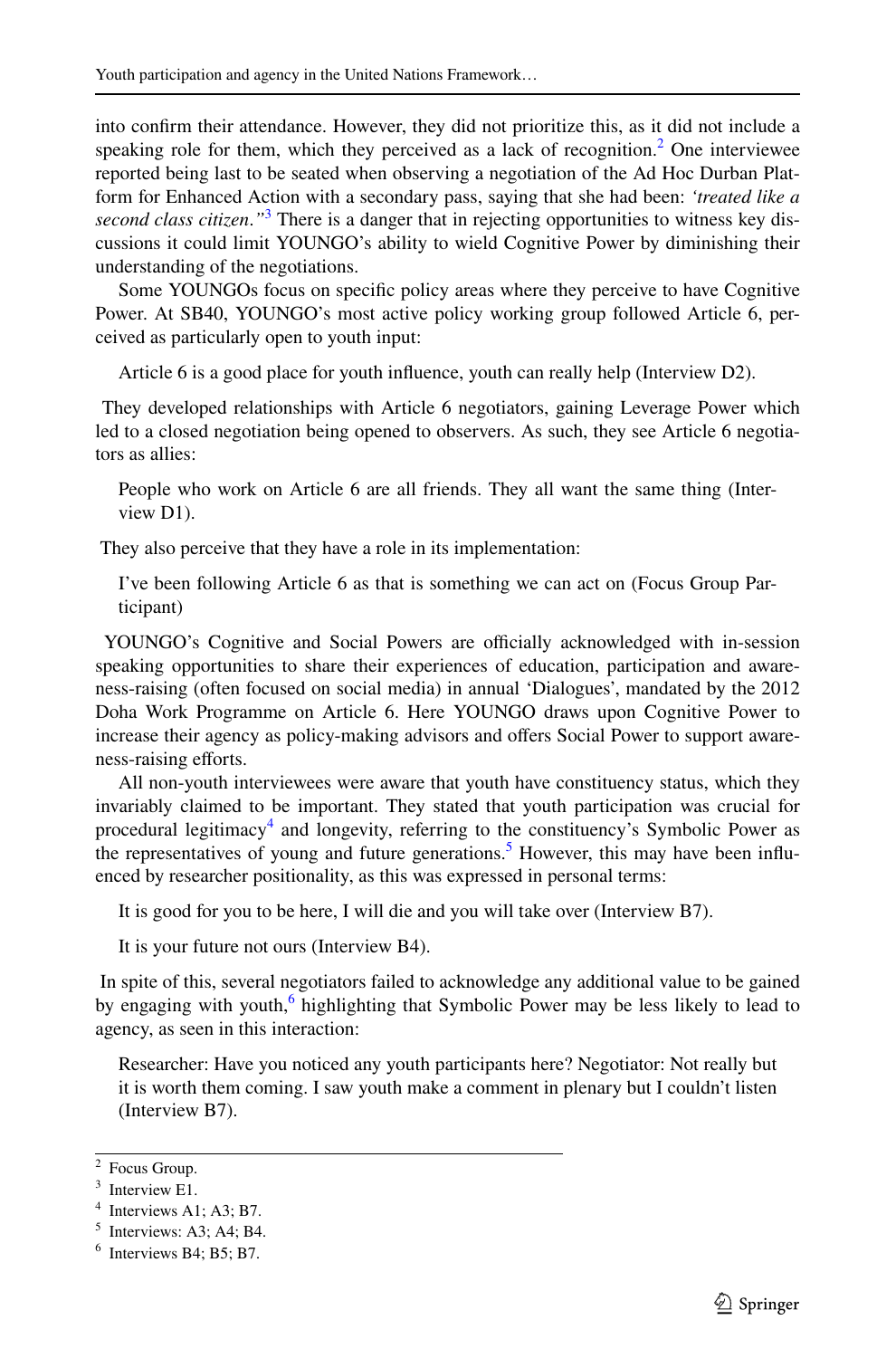Some negotiators referred to a need to reach a global climate agreement *for*, but not *with* young people<sup>7</sup> expressing well-meaning sentiments which failed to acknowledge that youth could play an active role:

I have children; I know we need to do more (Interview B6).

 The value of face to face contact was expressed by one, highlighting that the strategies employed by YOUNGO affect alter perceptions and, in turn, youth agency.

Researcher: Have you been infuenced by youth in this process?

Negotiator: No but they have never tried to talk to me (Interview B3).

 Those who did recognize an active role for youth described this primarily in relation to their Cognitive Power,<sup>[8](#page-9-1)</sup> as emphasized by Article 6 negotiators:

An innovative youth movement will always have an impact, we expect new ideas from them (Interview A3).

A lot of negotiators have been doing this for 20 years. They aren't adding anything new (Interview A4).

 As perceived by the young participants, decision-makers recognized their Cognitive Power in relation to Article 6 policy, which youth have successfully wielded by ofering incremental policy amendments. This includes recognition from IGO representatives as demonstrated in the following quote:

Having heard the youth statements and seen connections in the text I think it is safe to assume that youth infuence on Article 6 was adopted by the COP (Interview C1).

 This sentiment was shared by negotiators working on Article 6, who emphasized that youth have made specifc policy inputs while their ongoing interest in the topic has contributed to keeping these issues 'alive', i.e. on the negotiating table.

In an area where I didn't have a frm view, a good suggestion from YOUNGO about the Doha Work Programme infuenced my position and we have that now (Interview A1).

In some issues, we see more references to and from YOUNGO in the text, especially on Article 6. Article 6 is still alive partly because of YOUNGO (Interview A2).

 Relationships developed over time have led to recognition of individuals and the constituency:

[Name removed] is a good lobbyist. He came to see us with clear suggestions 2 or 3 years in a row. The points he made today [listed each point] were very helpful, we will take them on board (Interview A3).

Youth can really have an infuence, like today in the Dialogue. Some of their messages were very focused, like the one about involving psychologists to create behavioral change (Interview A5).

 These quotes emphasize YOUNGO's use of Cognitive Power, rather than any other power source, suggesting that it is their collaborative input rather than their youth which has led to recognition in this policy area. It could be that negotiators who work on the policy on

<span id="page-9-0"></span>Interviews: B4; B6; B7.

<span id="page-9-1"></span><sup>&</sup>lt;sup>8</sup> Interviews A1; A2; A3; A4; A5; B1; B2; C1.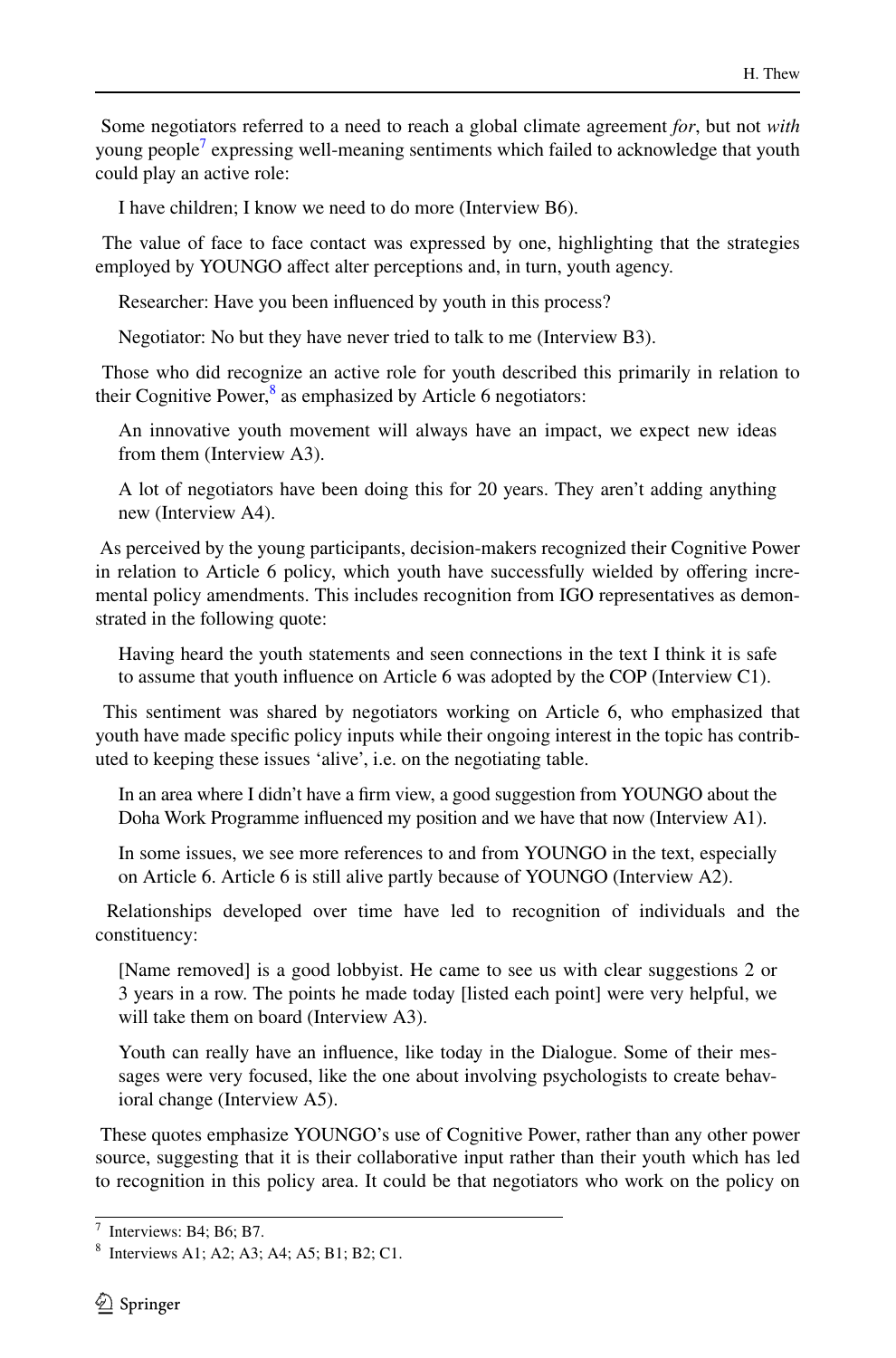public participation are predisposed to be more open to youth suggestions. There were two anomalies to this hypothesis: Interviewee A6 did not recognize YOUNGO's contribution. On further investigation, it was discovered that while she had been negotiating on the Kyoto Protocol (the subject of many YOUNGO actions and interventions) for 3 years, she had only been assigned to Article 6 for SB40. The other anomaly was Interviewee B8. She spoke positively of youth participation and was aware of many YOUNGO advocacy messages. She negotiated on mitigation and stated that youth had never spoken to her directly about this. However, during post-interview discussion, it transpired that she had previously worked on Article 6 for a couple of years. This further corroborates the evidence that it is through positive engagement with YOUNGOs working on Article 6 over time, that alter perceptions have improved, increasing recognition. However, as policies are negotiated in silos, this recognition only extends as far as the decision-makers who are directly involved, so YOUNGO's agency in other policy areas remains low.

## **4.2 Plenary interventions**

YOUNGO's plenary interventions often draw upon the Cognitive Power of others, rather than offering suggestions based on their own experiences. Youth often use interventions to demonstrate their familiarity with academic material such as IPCC reports. This is regularly combined with Symbolic Power, strategically wielded using both representative and moral claims by emphasizing the size and vulnerability of the global youth population.<sup>9</sup>

The IPCC report highlights that climate change is already happening and is exacerbating existing inequalities, with already vulnerable youth being particularly afected. As youth we have the most at stake, therefore we feel we should have a voice on any policies and programs that impact our future (YOUNGO Plenary Intervention).

 This reliance on the Cognitive Power of others (such as IPCC scientists) suggests that youth do not perceive their own unique knowledge and experiences to be valued/valuable. Their decision to draw upon Symbolic Power to request additional participatory opportunities also suggests that they do not perceive this mode of participation to be meaningful. This is based on the belief that plenary interventions offer little opportunity to gain agency, as this focus group participant explained:

Interventions show our interest but Parties don't listen. The format isn't interactive, they don't even listen to each other's and ours are at the end when everyone has left.

As a result, only a third of focus group participants and interviewees<sup>10</sup> had contributed to YOUNGO interventions, with the majority forgoing this participatory opportunity.

Only two negotiators interviewed had heard YOUNGO interventions at SB40.<sup>11</sup> One, as the meeting Chair could not leave early<sup>12</sup> the other had made special effort to stay, indicating recognition of YOUNGO's Cognitive Power:

They only got two minutes. Most delegates just left. I sat and listened and heard them talk about adaptation, mitigation, participation and gender (Interview A4).

<span id="page-10-0"></span><sup>&</sup>lt;sup>9</sup> Participant Observations; Interviews: E1; E2.

<span id="page-10-1"></span><sup>&</sup>lt;sup>10</sup> Interviews: D1; D3.

<span id="page-10-2"></span><sup>&</sup>lt;sup>11</sup> Interviews: A4; B2.

<span id="page-10-3"></span><sup>&</sup>lt;sup>12</sup> Participant Observation.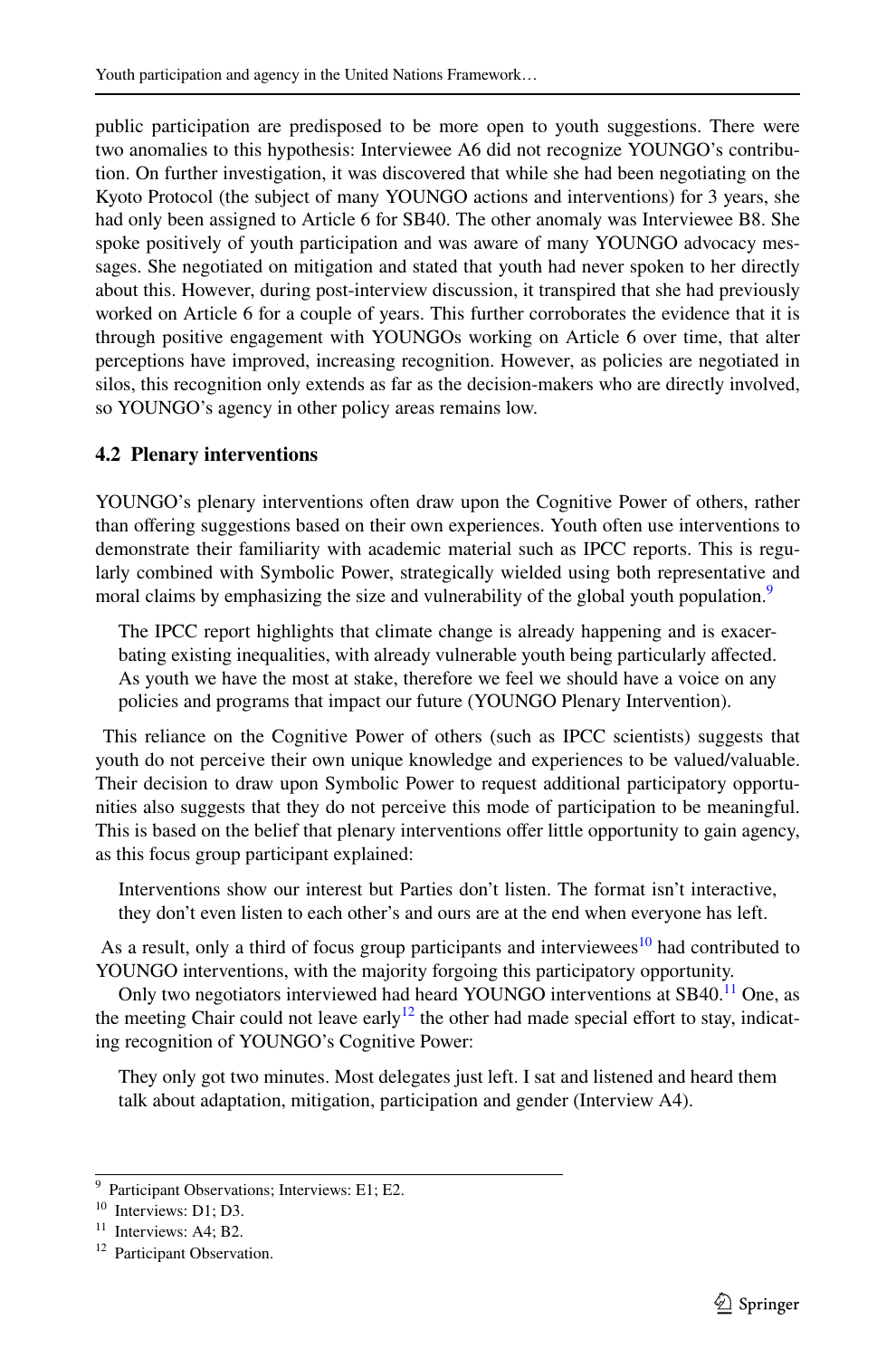Several negotiators said they found some interventions too negative, indicating that Symbolic and Accountability Powers may not be the most efficient way to gain recognition<sup>13</sup>:

Sometimes youth can be too aggressive, they should push the limits creatively, not just say you need to think about the future. Sometimes we fnd that arrogant. We have children too; of course we care about the future (Interview B8).

When I see youth taking biased positions I think they don't understand well enough. They should stay away from blaming (Interview B7).

An IGO interviewee (C1) commented that interventions are later shared with Parties, though even the more sympathetic negotiators said it was uncommon for Parties to discuss them $14$ 

#### **4.3 High‑level meetings**

The UNFCCC Secretariat facilitates meetings between YOUNGO and high-level officials such as the Subsidiary Body Co-Chairs and Executive Secretary, ofering YOUNGO an intimate space to talk to influential individuals.<sup>[15](#page-11-2)</sup> Preparation is managed online to permit non-attendees to contribute, which YOUNGOs feel increases their Representative Power. Some perceive this as a way to develop Leverage Power by gaining key allies<sup>16</sup> while others attempt to use Symbolic Power, making moral and representative claims about their constituency to put pressure on high-level decision-makers.<sup>17</sup>

During a High-Level meeting at SB40, YOUNGO were permitted to ask three questions, submitted to the Secretariat for advance approval<sup>[18](#page-11-5)</sup> (though no submitted questions were rejected). There were high levels of online participation in preparation for this meeting, indicating that youth perceive these interactions as ofering signifcant potential for agency. However, this led to internal friction with much debate over which questions to submit. Some wanted to wield Symbolic and Accountability Power, claiming the moral high ground and questioning the Executive Secretary's allegiance following her attendance at a recent coal summit. Others disagreed, afraid that this may cost them a powerful ally, reducing their Leverage Power.<sup>[19](#page-11-6)</sup> This led to the eventual submission of weak questions which all could agree upon, paralleling the negotiations themselves.<sup>20</sup> There is a danger that internal friction will decrease the agency of individuals who choose non-participation over confict and through lost time spent on internal debate and missed opportunities to gain high-level allies.

High-level decision-makers were unavailable for interview, so whether this combination of Leverage, Symbolic and Accountability Powers can be successfully wielded in this way is unknown. However, based on personal observation of multiple interactions between high-level decision-makers and YOUNGO over several years, it is the author's belief that utilizing Cognitive Power to present concrete, policy-relevant solutions is more positively received than attempts to claim moral superiority, and more likely to lead to the facilitation of subsequent meetings of this nature.

<span id="page-11-0"></span> $13$  Interviews: A2; B7; B8.

<span id="page-11-1"></span><sup>&</sup>lt;sup>14</sup> Interviews: A4; A5.

<span id="page-11-2"></span><sup>&</sup>lt;sup>15</sup> Interviews C1; D3; E3; Participant Observations.

<span id="page-11-3"></span><sup>&</sup>lt;sup>16</sup> Interviews D2; D3.

<span id="page-11-4"></span><sup>&</sup>lt;sup>17</sup> Participant Observations; Interview E1; E2.

<span id="page-11-5"></span><sup>&</sup>lt;sup>18</sup> Interview D3; YOUNGO 2014.

<span id="page-11-6"></span><sup>&</sup>lt;sup>19</sup> Participant Observation.

<span id="page-11-7"></span><sup>&</sup>lt;sup>20</sup> Participant Observation; YOUNGO, 2014; Interview D1.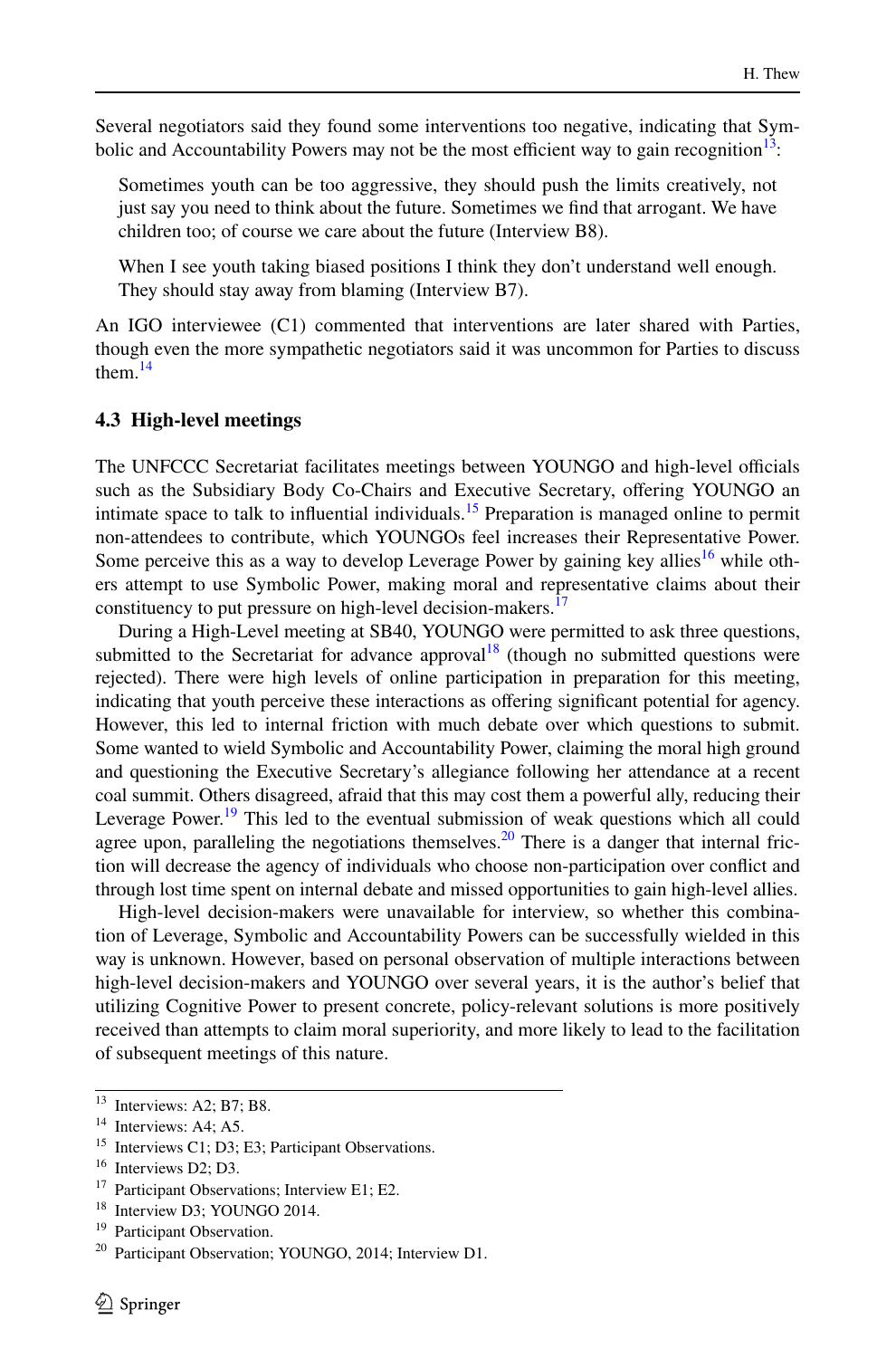## **4.4 Actions**

YOUNGOs perform demonstrations known as 'actions' in the negotiation corridors, designed to attract negotiator and media attention.<sup>21</sup> Actions require Material Power for resources, though YOUNGO strives for high impact on a low budget, $^{22}$  $^{22}$  $^{22}$  capturing actions on camera to share through social media, subsidizing their limited Material Power with their ample Social Power. YOUNGO often also draws upon Cognitive Power in actions, presenting policy-relevant information in a novel and entertaining format which is often linked to popular culture. At SB40, a youth-led action involved negotiators jumping across pieces of paper labeled with targets which youth would like to see included in Intended Nationally Determined Contributions (INDCS) which was loosely themed around the Game of Thrones TV series.

During SB40, YOUNGO also supported an ENGO-led action symbolizing a return to the negotiations following a 'walk-out' from the previous COP in Warsaw.<sup>23</sup> This was an attempt at exercising Representative Power, raising moral concerns that sponsorship from high-carbon industries (including aviation) was afecting ambition and based on the belief that if NSA's were seen to leave, the COP would lose legitimacy.<sup>24</sup> NSAs made use of their perceived role as 'watchdogs' to question the legitimacy of the COP in the eyes of the pub-lic, capturing media attention with their mass walk-out.<sup>[25](#page-12-4)</sup> Their departure was not permanent, labeled: *'Volveremos'* loosely translating from Spanish as *'we will return stronger.'* NSAs returned at SB40, holding the logos of many NGOs worldwide to try to maximize their Representative Power, though in reality, geographical diversity was low due to lack of Global South NSA attendance at Intersessionals.

Actions must be requested 24 h in advance (participant observation), must refrain from personal attacks and should not name individual countries or disrespect their fags (UNFCCC [2017\)](#page-20-2). Infringement of these rules can lead to loss of accreditation.<sup>26</sup> Many actions are framed positively, but negativity breeds when NSAs perceive they cannot afect the process in another way.<sup>27</sup> Focus Group participants highlighted several concerns:

I would prefer not to do that type of thing; I would rather talk to people directly.

I don't think they help at all but what else can we do?

 When youth perceived that negotiators would not listen to them they resorted to negatively framed actions, drawing upon their Social and Representative Powers to make moral claims, amplifed by the media. At SB44, several youth perceived that their agency was negatively affected by business NGOs (BINGO).<sup>[28](#page-12-7)</sup> This provoked some to engage in *'civil disobedience'* (Interview E1). Youth who see their agency as weak treat their participation as a battle $^{29}$  $^{29}$  $^{29}$  strategically disrupting the negotiations to challenge procedural legitimacy:

We needed to do something drastic. There is a system problem. This is a fawed process (Interview E1).

<span id="page-12-6"></span><sup>27</sup> Interview E1; Focus Group.

<span id="page-12-0"></span><sup>&</sup>lt;sup>21</sup> Focus Group; Interviews: D2; E1; E2; E3.

<span id="page-12-1"></span><sup>&</sup>lt;sup>22</sup> Interview E3, Participant Observations.

<span id="page-12-2"></span><sup>&</sup>lt;sup>23</sup> Participant Observation; Interviews E1; E2; Focus Group.

<span id="page-12-3"></span><sup>&</sup>lt;sup>24</sup> Interview E1.

<span id="page-12-4"></span><sup>&</sup>lt;sup>25</sup> Interviews E1, E2.

<span id="page-12-5"></span><sup>26</sup> Interviews E2.

<span id="page-12-7"></span><sup>&</sup>lt;sup>28</sup> Interviews E1, E2; Participant Observation; Focus Group.

<span id="page-12-8"></span> $29$  Interview E1; E2.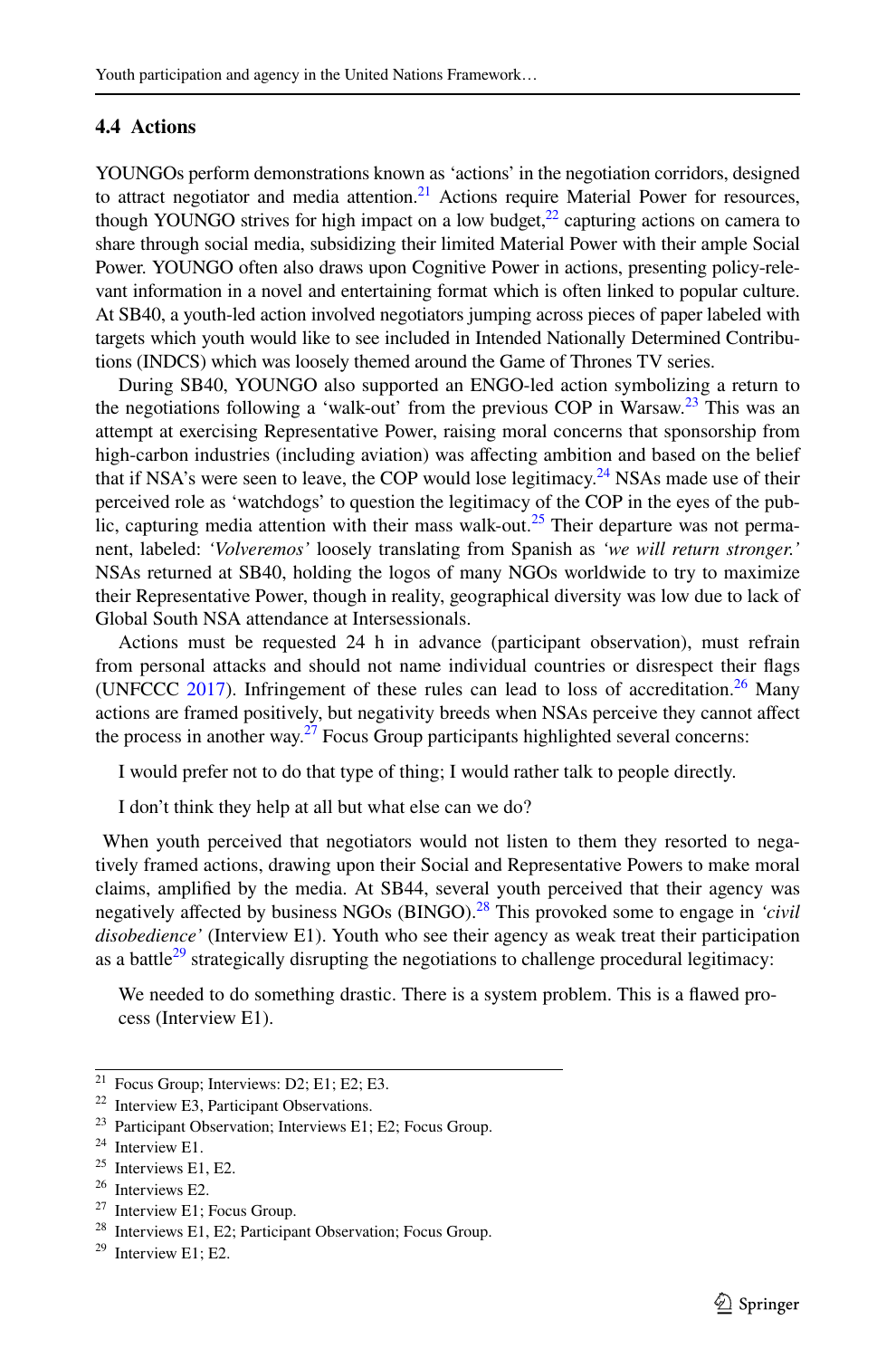One of the reasons why civil society and youth walked out was because of massive corporate lobbying. We …can't collaborate with actors who are on a path to destroy our future (Participant Observation).

 Many YOUNGOs spent large amounts of time attending preparation meetings and creat-ing paper windmills to hand out during this action.<sup>[30](#page-13-0)</sup> However, their input to content was limited:

I don't know who organized it. Presumably some of the big ENGOs, I don't know if youth had any input to the messaging or method, all we were asked was how it could be catchy (Interview E1).

 No members of ENGO were interviewed, though this indicates that YOUNGO lacks recognition from other constituencies for their Cognitive Power, though their Social Power is valued and utilized. YOUNGOs resort to disruptive strategies (in this case, vocal nonparticipation) as a last resort when they perceive that they lack opportunities to gain agency through facilitated modes of participation. This is a risk as it could lead to loss of accreditation. Additionally, while collaboration with other constituencies could enable knowledge exchange and resource sharing, it could erode youth agency if larger constituencies draw upon YOUNGO's resources without incorporating their views.

Most non-youth interviewees had noticed YOUNGO actions but were unable to recall the content.[31](#page-13-1) This was also the case for *'Volveremos'* as seen in this conversation with a negotiator $32$ :

Researcher: Did you see the action this morning?

Negotiator: Yes, what was it about? I just walked through; I don't have time to look at their faces.

An IGO representative had a similar response:

Researcher: Did you see the action this morning?

IGO: No, what was it about?

Researcher: The walk-out from Warsaw

IGO: Oh yeah, they came back the next day when they realized no-one noticed.

Researcher: They came back today

IGO: Haven't they been here anyway?

This indicates that attempts to engage in strategies of disruption or non-participation can easily be overlooked and, while they may challenge perceptions of procedural legitimacy in the eyes of the media, this may go unnoticed by decision-makers inside the process. This is particularly likely when other NSAs remain engaged in the negotiations, diverting attention away from those who have chosen to withdraw.

In contrast, actions expressing Cognitive Power were more successful. A Global South negotiator highlighted that some actions helped him to understand aspects of negotiations which he did not follow personally. He stated that under limited capacity, actions draw

<span id="page-13-0"></span><sup>30</sup> Interview E1, Focus Group.

<span id="page-13-1"></span><sup>31</sup> Interviews: A3; A6; B2; B4; B5; B6; B7.

<span id="page-13-2"></span><sup>&</sup>lt;sup>32</sup> Interview B7.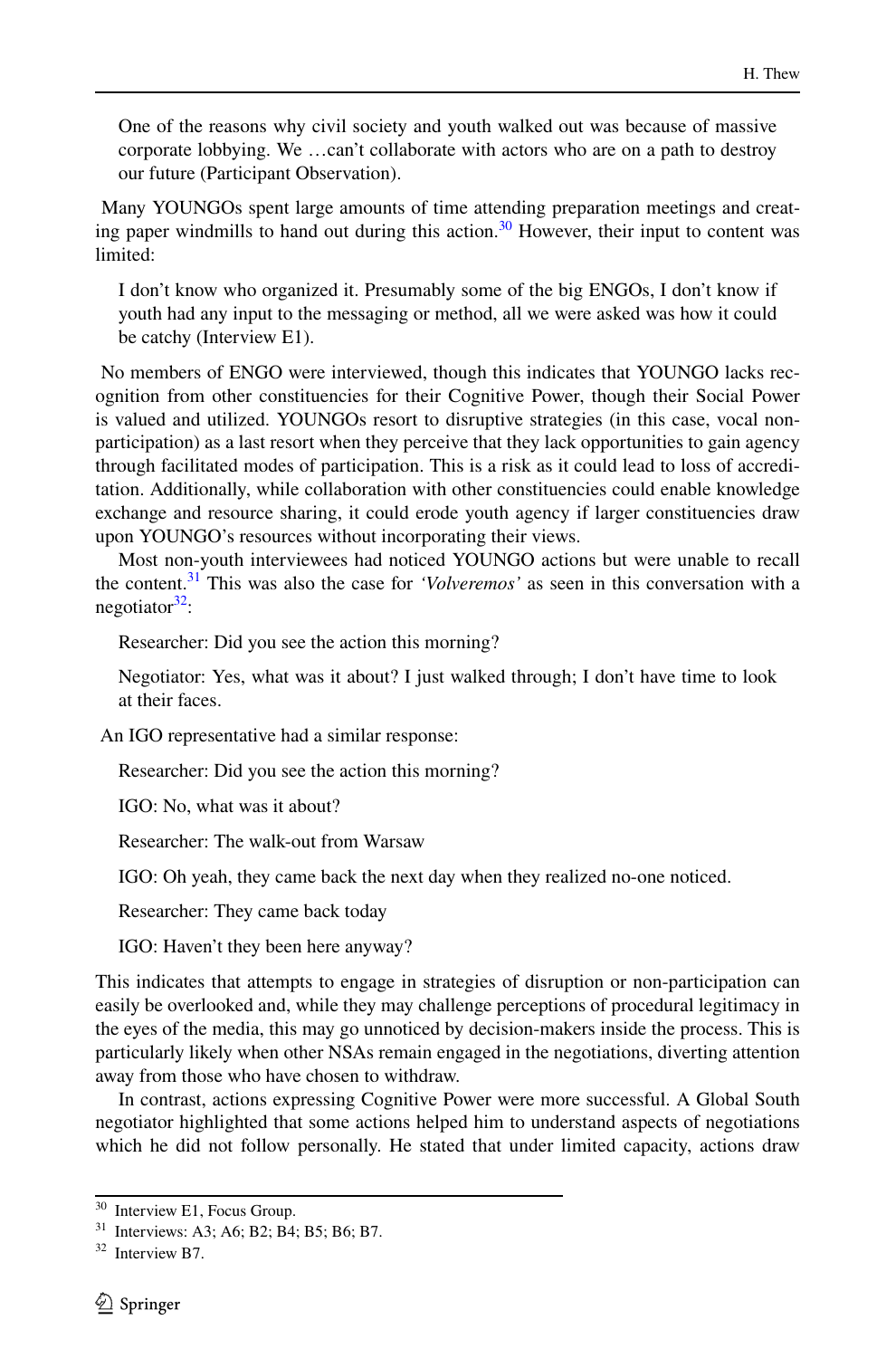attention to important issues. He recalled all of the messages from a YOUNGO action at SB40, stating:

When you see a message it prompts more thoughts. I will share these thoughts with my delegation. The messages from youth help us, we treasure them (Interview A5).

 His Head of Delegation later voiced the same sentiment, confrming that the negotiator had indeed shared YOUNGOs policy recommendations.<sup>33</sup> This suggests that actions can be perceived positively and negatively, depending upon the power sources they draw upon and the strategies they employ. This example highlights that when NSAs gain recognition from one decision-maker, with efective use of Cognitive Power they may indirectly infuence others.

## **4.5 Side‑events and exhibits**

YOUNGOs can attend and host side-events and exhibits. While these do not feed directly into negotiations, they often share policy-relevant information and enable participants to increase their Social and Cognitive Powers through networking and narrative building. Youth recognize their potential to influence other attendees and gain media attention.<sup>[34](#page-14-1)</sup> However, hosting side-events and exhibits requires Social and Cognitive Power to attract attendees/visitors and sufficient Material Power to prepare, transport and display resources. Sufficient certainty of ones own participation is also needed ahead of side-event and exhibit application deadlines, certainty which is difficult to attain for young volunteers who may have to self-fundraise and request time off from their work and studies to attend.

The young people who participated in this study saw side-event attendance as valuable for their learning. However, only one YOUNGO side-event and one exhibit were hosted at SB40, both by the United Nations of Youth Network, with a focus on forest management education (UNFCCC [2014b\)](#page-19-24). YOUNGOs recognize side-events and exhibits as opportunities for agency but often lack capacity to apply and plan for them in advance, though they may gain speaking opportunities during events organized by other actors.<sup>[35](#page-14-2)</sup> As such, it is apparent that a level of Material Power is required in order to fully utilize these modes of participation which is more advantageous to better-resourced NSAs.

No non-youth interviewees had attended YOUNGO's side-event or exhibit at SB40. Only the negotiators and IGO representative working on Article 6 had *ever* attended a YOUNGO side-event or exhibit.<sup>36</sup> Some claimed they were willing but lacked the time.<sup>[37](#page-14-4)</sup> Others just did not see it as a priority,  $38$  indicating a lack of recognition of YOUNGO's Cognitive Power outside of Article 6 policy.

#### **4.6 Summary of results**

See Table [2](#page-15-0).

<span id="page-14-0"></span><sup>33</sup> Interview B1.

<span id="page-14-1"></span><sup>34</sup> Participant Observation; Interviews D2; E3.

<span id="page-14-2"></span><sup>&</sup>lt;sup>35</sup> Focus Group; Participant Observations.

<span id="page-14-3"></span><sup>36</sup> Interviews: A1; A2; A3; A4; A5; C1; C2; C3.

<span id="page-14-4"></span><sup>&</sup>lt;sup>37</sup> Interviews: B2; B6.

<span id="page-14-5"></span><sup>&</sup>lt;sup>38</sup> Interviews: B4; B7.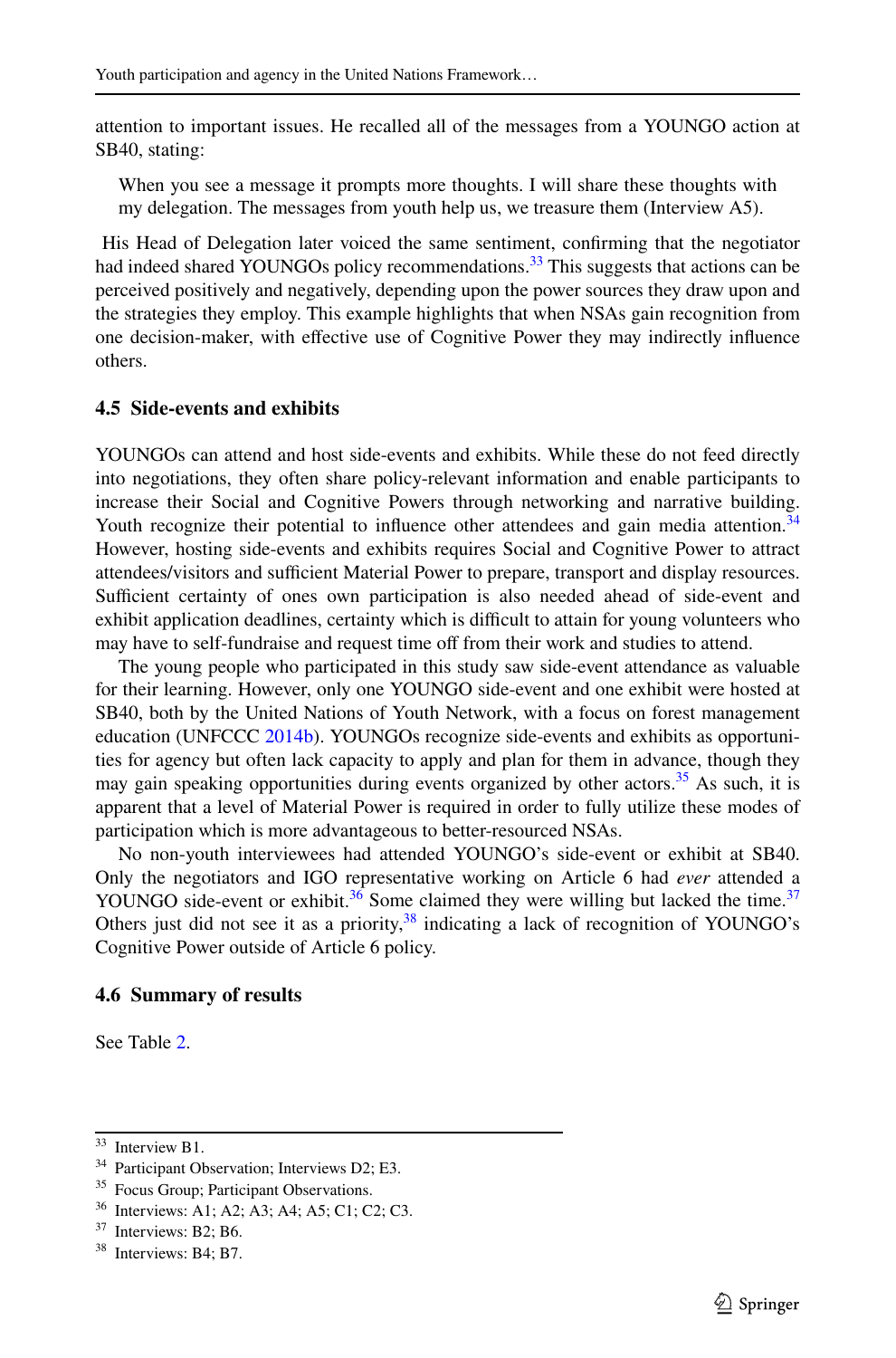#### <span id="page-15-0"></span>**Table 2** YOUNGO agency across UNFCCC modes of participation

| Conference access        | Young people with UNFCCC accreditation struggle to engage in the process out-<br>side of the formal modes of participation facilitated for them by the Secretariat.<br>This is particularly the case for newcomers, overwhelmed by the complex<br>UNFCCC process, who may perceive lack of formalized opportunities for them<br>to provide input as lack of recognition of their role as relevant stakeholders.<br>This has a negative impact on youth perceptions as they then focus on gaining<br>recognition rather than on more proactive strategies to pursue agency. This<br>constraint is further compounded when negotiators see that young NSAs are<br>present but have limited or negative interactions with them, leading some to<br>question the role of youth as active participants within the process.                                                                                                       |
|--------------------------|-----------------------------------------------------------------------------------------------------------------------------------------------------------------------------------------------------------------------------------------------------------------------------------------------------------------------------------------------------------------------------------------------------------------------------------------------------------------------------------------------------------------------------------------------------------------------------------------------------------------------------------------------------------------------------------------------------------------------------------------------------------------------------------------------------------------------------------------------------------------------------------------------------------------------------|
| Plenary interventions    | Young people perceive plenary interventions as offering low potential for agency.<br>This appears to stem from the scheduling of interventions, as youth believe<br>(and negotiator A4 confirmed) that when NSA interventions follow Party<br>interventions it is uncommon for decision-makers to remain in the plenary<br>halls to listen to them. Only one participant acknowledged that this problem<br>was not only faced by YOUNGO but also by Parties and other constituencies,<br>highlighting that youth are quick to attribute participatory challenges to lack of<br>recognition. Decision-makers who had heard YOUNGO interventions during<br>SB40 responded positively, emphasizing their use of Cognitive Power. How-<br>ever, the responses of those had not stayed behind to hear youth interventions<br>illustrated that negative reactions to previous interventions may have influenced<br>this decision. |
| High-level meetings      | Young people perceive high-level meetings to offer potential for agency. How-<br>ever, disagreements over which power sources to wield cause internal friction<br>due to lack of consensus over whether high-level individuals can be regarded as<br>allies or should be held accountable.                                                                                                                                                                                                                                                                                                                                                                                                                                                                                                                                                                                                                                  |
| Actions                  | Young people regularly engage in actions within UNFCCC spaces though they<br>have contrasting reasons for doing so. Several stated that, although they do not<br>believe actions to be the most effective use of their time, they engage in them<br>as a last resort, viewing other channels for agency as being closed to them due<br>to perceptions of low recognition. Others believe that actions offer significant<br>potential for agency via media coverage, by undermining procedural legitimacy<br>and/or exerting external pressure. This view appears to be supported by other<br>NSA constituencies, though the indirect approach does not always capture the<br>attention of negotiators. In contrast, actions targeted directly at decision-makers<br>within the process are more likely to increase NSA agency.                                                                                              |
| Side-events and exhibits | Young people perceive that side-events and exhibits offer potential to increase<br>their agency. However, hosting these modes of participation requires material<br>resources which youth struggle to muster. As volunteers, young people, often<br>struggling to fund their own attendance, are unlikely to be able to commit to<br>participation sufficiently far in advance to meet UNFCCC deadlines for side-<br>event and exhibit applications. As a result, youth-led side-events and exhibits<br>are limited in number and the potential to utilize this mode of participation<br>remains largely unrealized.                                                                                                                                                                                                                                                                                                        |

## **5 Discussion**

In response to Michele Betsill's [\(2008](#page-19-15)) call for research into the relationship between NSA strategy selection and infuence, this study fnds that young people select between participatory strategies and draw upon certain power sources (Nasiritousi et al. [2016\)](#page-19-0) in response to the level of agency which they perceive to be available.

When youth perceive that they have recognition and can thus expect to be listened to, they draw upon their Cognitive and Social Powers to offer concrete policy suggestions. These are generally well-received, indicating that youth *can* gain agency within the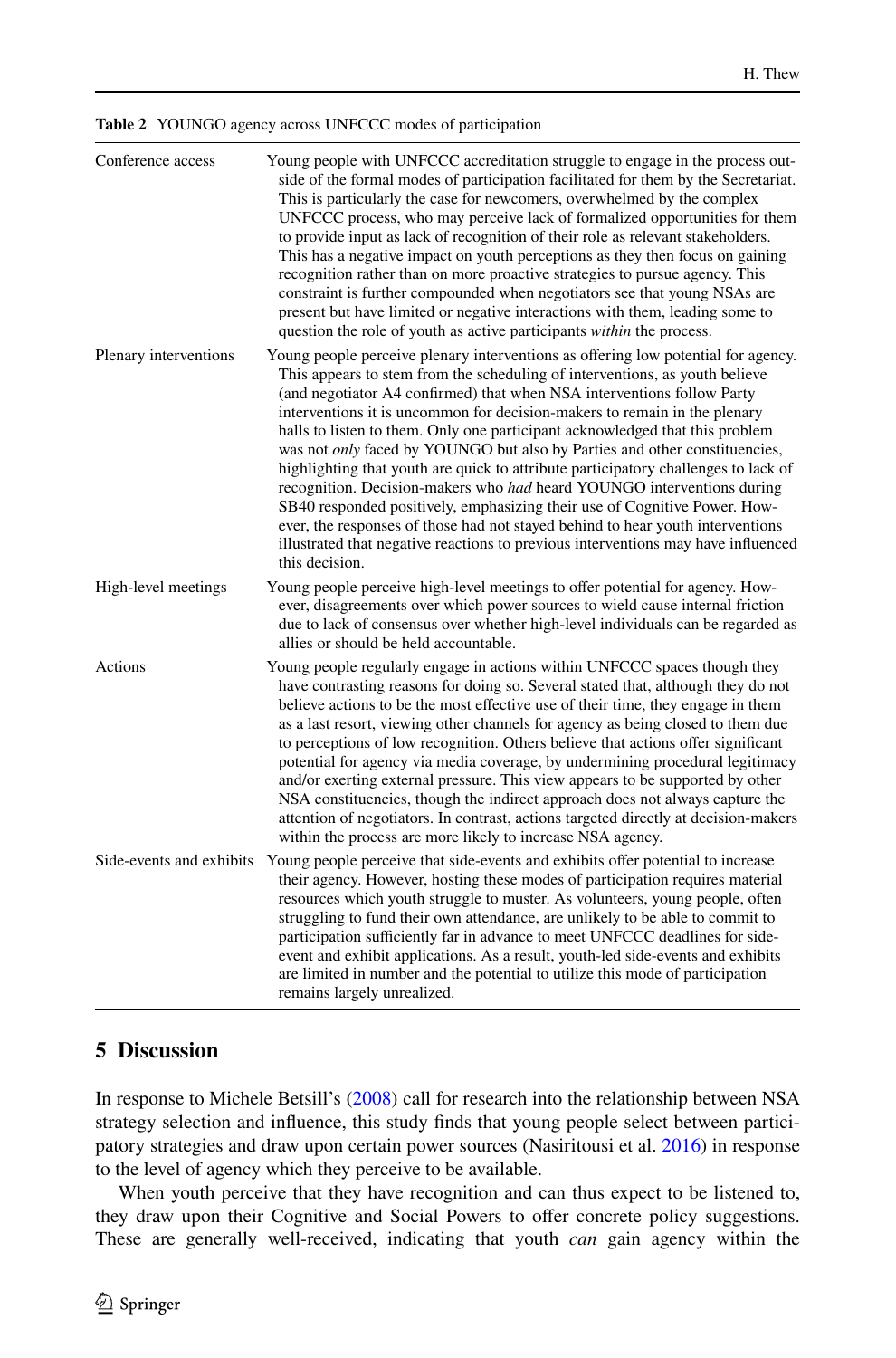UNFCCC, as seen in the Article 6 negotiations. However, when youth perceive that their potential for agency is low, it is often based on their interpretation of a structural barrier (which may or may not be unique to their constituency, such as the timing of plenary interventions) as being indicative of a lack of recognition that they are relevant actors within the process. This often results in youth trying to claim recognition rather than directly pursuing agency. They do this by emphasizing their vulnerability, their links to future generations and the large and growing global youth population which they nominally represent. Appealing to their Symbolic Power through moral and representative claims is a popular strategy, but alter perceptions suggest that it does not always lead to agency. This may be due to the relative privilege of UNFCCC youth participants, whose vulnerability and representativeness is subject to debate, or because this strategy does not produce concrete, politically feasible solution for policy-makers to utilize within the structural constraints of the UNFCCC.

From the alter interviewees' perspective, while there was some acknowledgement of YOUNGO's Symbolic Power, several interviewees expressed annoyance at youth for utilizing the speaking opportunities they are given to reiterate why they should be heard, rather than proposing tangible suggestions for policy-makers to act upon. This leads to diminished recognition of the role which youth can play, which in turn leads youth to believe that their participation is tokenistic. As a result, youth then resort to disruptive strategies, attempting to wield their Social, Material and Leverage Powers in order to challenge the legitimacy of the UNFCCC process and the state actors within it. This negatively impacts upon their agency as it damages how they are perceived by decision-makers, creating a downward spiral of low self-perception, negative participatory strategies and loss of recognition. Conversely, when youth perceive their agency to be high they demonstrate their Cognitive and Social Powers with direct, constructive interactions. This has been critical for youth in gaining recognition, leading to agency in the Article 6 negotiations, and demonstrates that there is a cyclical relationship between ego perceptions of agency, selection of power sources and strategies, recognition from decision-makers and NSA transitions from actors to agents.

The modes of participation which the UNFCCC Secretariat facilitates do not increase NSA agency unless recognition has already been secured. Without recognition, decisionmakers, under time and resource constraints, are unlikely to pay attention to YOUNGO as they do not recognize the value in doing so. This is potentially relevant to all UNF-CCC constituencies, particularly those with fewer resources who must make strategic decisions on how best to mobilize their limited Material Power. The young participants of this study referred to many of the activities identified by Schroeder and Lovell [\(2012](#page-19-20)), with the exception of written submissions and press conferences which they did not mention, perhaps because these require a level of capacity which they did not possess at the time of data collection. Their many references to 'actions' builds upon Schroeder and Lovell's brief mention of 'protests' and demonstrate that this is a particularly important mode of participation for young people, in spite of mixed perceptions regarding the utility of this participatory strategy.

With the exception of Material Power which they recognize their lack of, youth are quick to attribute challenging participatory experiences to lack of recognition rather than to lack of power sources. Lack of Material Power compromises their ability to utilize certain modes of participation to their full advantage, distinguishing the participatory experiences of youth from that of other groups. This suggests that, although facilitated modes of participation can help young participants to navigate the complex UNFCCC process by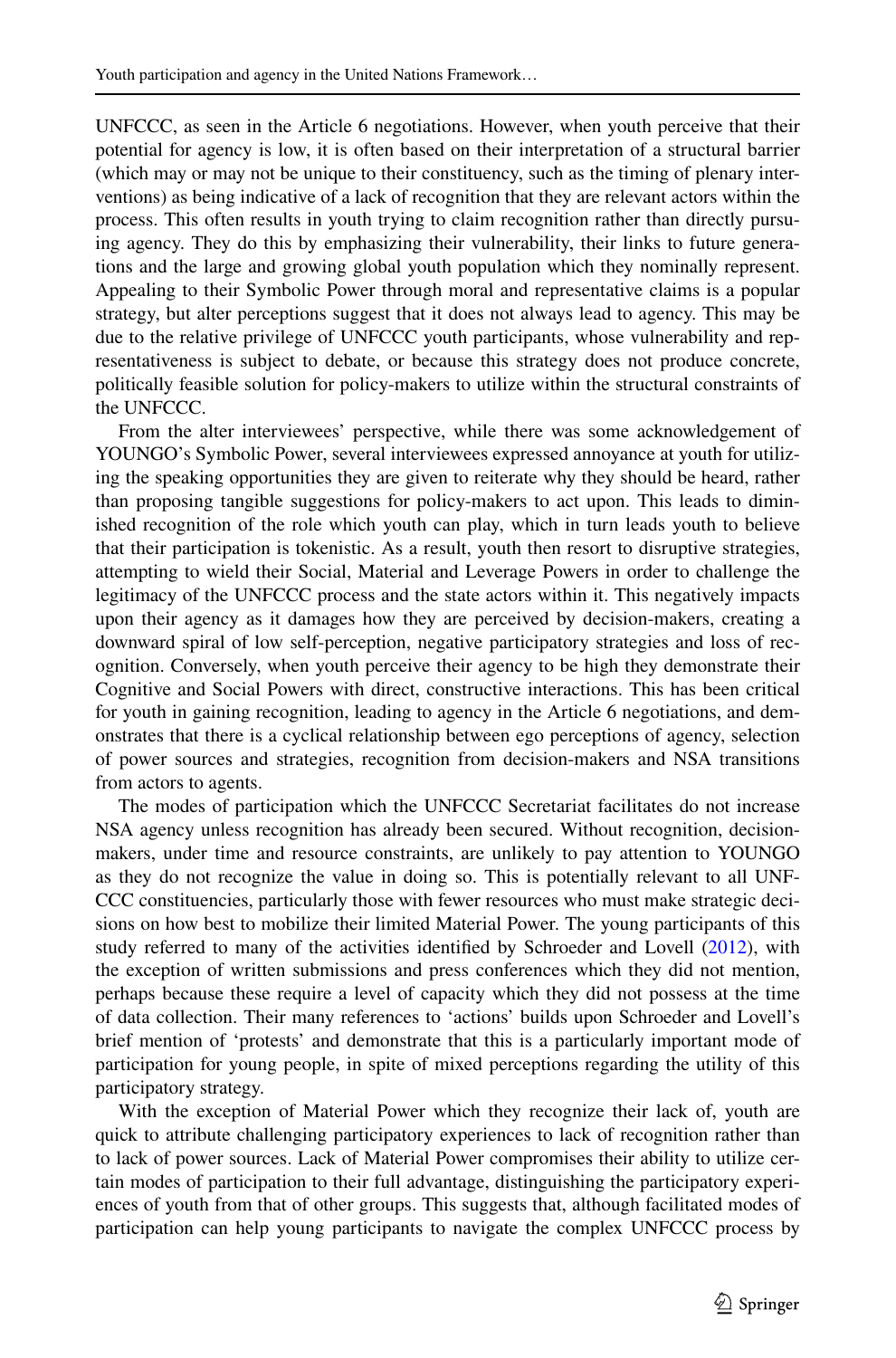providing structured entry points, modes which require a certain level of Material Resource may privilege certain actors.

In contrast to previous studies (Schroeder and Lovell [2012](#page-19-20); Hjerpe and Linnér [2010;](#page-19-21) Hjerpe and Buhr [2014](#page-19-22)), side-events were less well-utilized by YOUNGO, in spite of acknowledgement from youth that they offer significant potential for knowledge exchange, networking, recognition and issue framing. This study therefore adds further evidence in support of Hjerpe and Linnér's challenge to the notion that side-events enhance pluralism and thus improve procedural legitimacy in the UNFCCC. Schroeder and Lovell's [\(2012](#page-19-20)) suggestion of broadening engagement through virtual conferencing and encouraging cohosting of side-events to bring together diverse actors could support young people to overcome these barriers to their agency.

Lack of Material Power also limits the ability of young volunteers to sustain participation over time. This makes it difcult to develop relationships with negotiators, meaning that the *'insider status'* enjoyed by other NSAs (Betsill and Corell [2008](#page-19-18)) is more difficult to attain. This puts less-established NSAs at a disadvantage, particularly when observer access is heavily restricted, as seems to reoccur at critical moments such as the Kyoto Protocol negotiations (ibid); COP 15 (Schroeder and Lovell [2012\)](#page-19-20) and COP 21 (Lövbrand et al. [2017\)](#page-19-19).

Findings also support Albin [\(1999](#page-19-1)), by demonstrating that in spite of having equal access to the intergovernmental space, powerful groups remain dominant, as seen in YOUNGO's relationship with ENGO. Although collaboration could increase their Material and Social Powers, YOUNGO and other small constituencies should remain mindful of their own objectives and preferred strategies to ensure that their Cognitive Power is not overlooked when working with other NSAs.

In answer to Michele Betsill's ([2008\)](#page-19-15) call for further research into whether the nature of an issue has implications for NSA agency, this paper provides empirical evidence that certain issues are more open to NSA agency such as Article 6 where youth are deemed to have relevant expertise. However, results show that recognition is constrained by the silos in which policies are negotiated. This contributes a more nuanced understanding of Nasiritousi et al's [\(2016](#page-19-0)) identifcation of the Governance Profles attributed to each UNFCCC constituency, raising important considerations for procedural legitimacy and justice.

## **6 Conclusion**

This paper sheds light upon YOUNGO as a previously un-researched TAN and provides insight into the structure and agency of this constituency. It tests and develops the power source concept (Nasiritousi et al. [2016\)](#page-19-0) and fnds that while NSA transitions from *actor* to *agent* depend upon recognition of their governance profles, this is also shaped by the strategies which NSAs employ. It also fnds that agency is often limited to the policy silos in which recognition is negotiated rather than spanning all aspects of global environmental governance as previously assumed.

By cooperating as a TAN, youth have gained recognition from the UNFCCC Secretariat in the form of constituency status, based largely on their Representative Power. However, within the intergovernmental process, it is their Social and Cognitive Powers which appear to be most successful in securing recognition. These appear to be best wielded with constructive, targeted strategies which focus on building relationships with individual decision-makers and ofering concrete, policy-relevant and politically feasible solutions.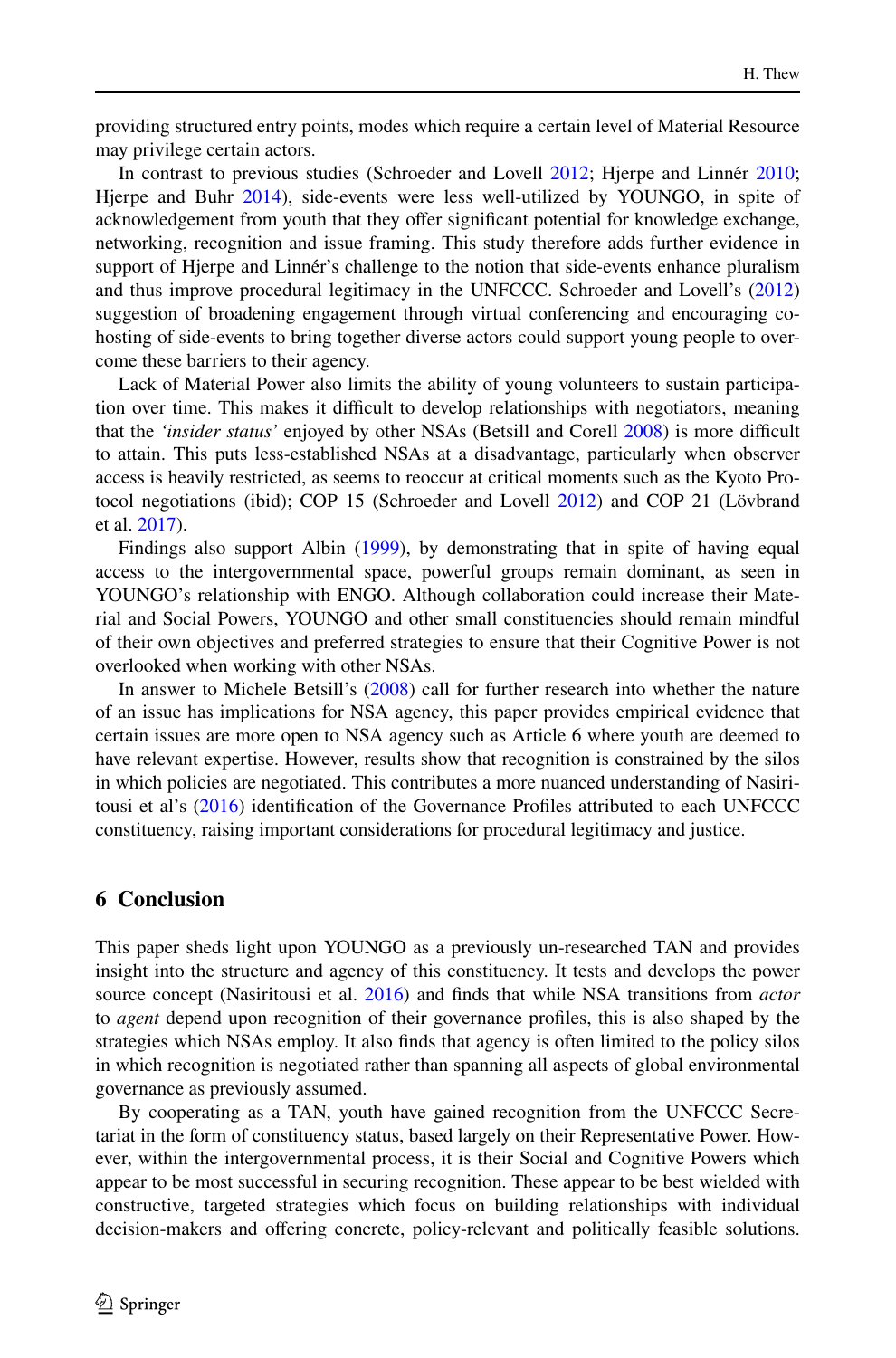However, this is particularly difficult for YOUNGO on account of their lack of Material Power which hinders their ability to sustain participation and to develop relationships over the longer-term. In the hubbub of UNFCCC negotiations, where decision-makers have limited time and capacity they are unlikely to attend youth events or to seek out their advocacy messages unless they already perceive them to be valuable contributors. This paper has demonstrated that the participatory experiences which young people undergo in the UNFCCC shape and are shaped by their perceptions of the process and their agency within it. When young people believe that their input is welcome they are encouraged to engage in a way which aligns with procedural norms and is resultantly well-received. However, when their participatory experiences are negative, youth attribute this to lack of recognition rather than to structural barriers or to their lack of a particular Power Source. This fosters a perception of marginalization, catalyzing a chain of more combative participatory activities. It therefore becomes apparent that if the UNFCCC wishes for youth to remain engaged in the UNFCCC as constructive rather than disruptive actors, they should invest in ensuring that the early experiences of new participants are positive ones, and that participatory arrangements take account of the diferentiated abilities of NSAs to utilize them, paying particular attention to those endowed with less Material Power.

As global environmental change looms large, NSA involvement is considered ever more important in creating legitimacy for environmental policy and supporting implementation, as emphasized in the Paris Agreement. It is therefore pertinent to assess whether the modes of NSA participation facilitated within intergovernmental processes actually foster agency, for whom, and under which circumstances. It is also necessary to determine the Governance Profles of diferent NSA groups to ensure that limited resources are strategically deployed. Further research should assess the extent to which these fndings are applicable to other policy fora, with specifc focus on the youth who will inherit these governance challenges and whose agency is therefore critical to the longevity of environmental policy. As one interviewee expressed:

As the youth population is growing worldwide, those Parties who involve youth upfront will have a head start. $39$ 

**Acknowledgements** An enormous thank you to Stavros Afonis for your unfailingly enthusiastic and invaluable support and to Lucie Middlemiss and Philippa Roddis for bringing fresh insights to this paper.

#### **Compliance with ethical standards**

**Confict of interest** The author declares that they have no confict of interest.

**Open Access** This article is distributed under the terms of the Creative Commons Attribution 4.0 International License [\(http://creativecommons.org/licenses/by/4.0/](http://creativecommons.org/licenses/by/4.0/)), which permits unrestricted use, distribution, and reproduction in any medium, provided you give appropriate credit to the original author(s) and the source, provide a link to the Creative Commons license, and indicate if changes were made.

<span id="page-18-0"></span><sup>&</sup>lt;sup>39</sup> Interview C1.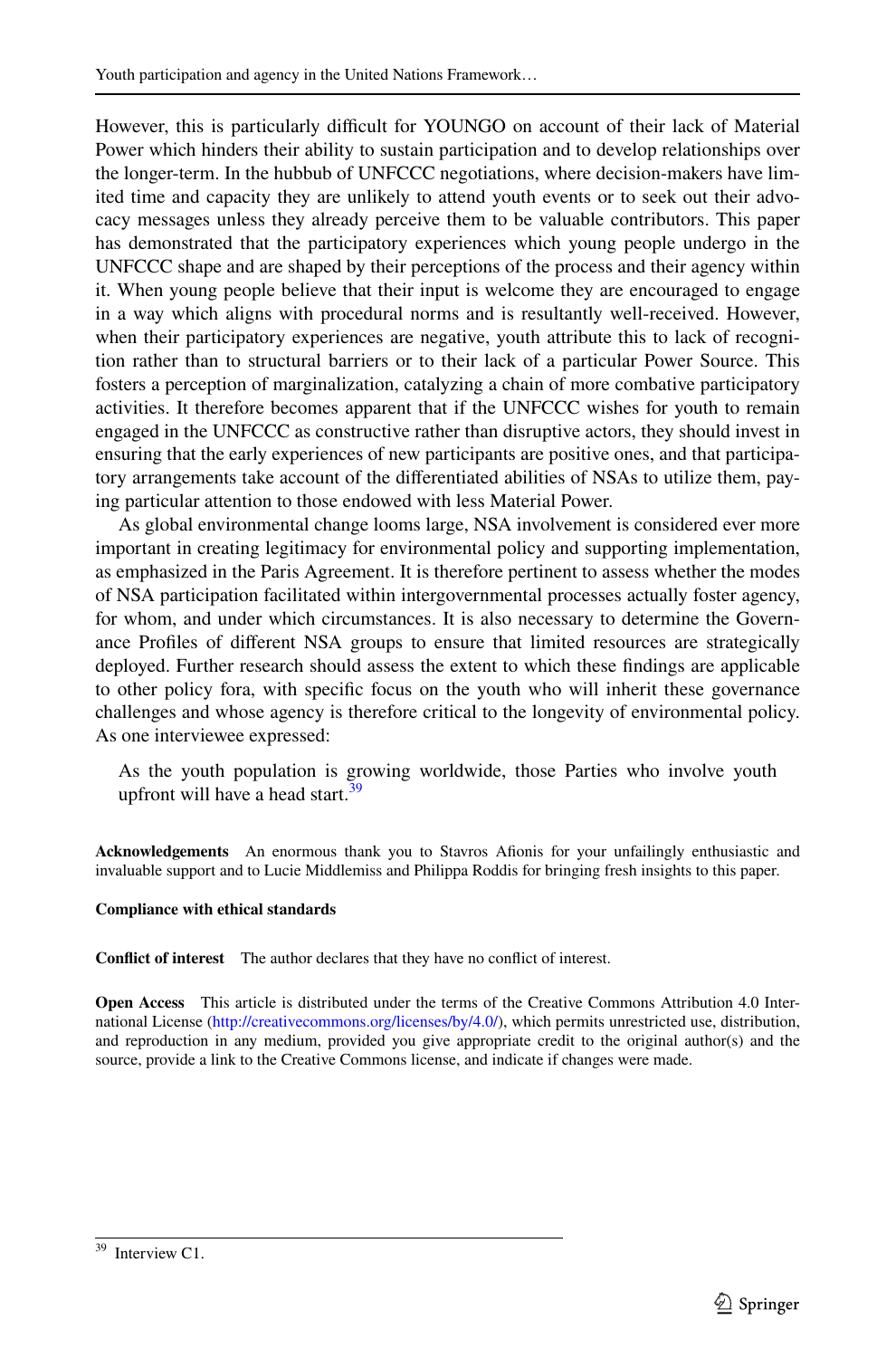## **References**

- <span id="page-19-1"></span>Albin, C. (1999). Can NGOs enhance the efectiveness of international negotiation? *International Negotiation, 4*(3), 371–387.
- <span id="page-19-14"></span>Arts, B. (1998). *The political infuence of global NGOs: Case studies on the climate and biodiversity conventions*. Utrecht: Jan van Arkel (International Books).
- <span id="page-19-15"></span>Betsill, M. M. (2008). Environmental NGOs and the Kyoto Protocol negotiations: 1995 to 1997. In M. M. Betsill (Ed.), *NGO diplomacy: The infuence of nongovernmental organizations in international environmental negotiations* (pp. 43–66). Cambridge: MIT Press.
- <span id="page-19-18"></span>Betsill, M. M., & Corell, E. (2008). *NGO diplomacy: The infuence of nongovernmental organizations in international environmental negotiations*. Cambridge: Mit Press.
- <span id="page-19-13"></span>Boström, M., & Hallström, K. T. (2010). NGO power in global social and environmental standard-setting. *Global Environmental Politics, 10*(4), 36–59.
- <span id="page-19-2"></span>Bulkeley, H., & Newell, P. (2015). *Governing climate change*. Abingdon: Routledge.
- <span id="page-19-23"></span>Charmaz, K. (2014). *Constructing grounded theory*. Thousand Oaks: Sage.
- <span id="page-19-12"></span>Dellas, E., Pattberg, P., & Betsill, M. (2011). Agency in earth system governance: Refning a research agenda. *International Environmental Agreements: Politics, Law and Economics, 11*(1), 85–98.
- <span id="page-19-16"></span>Gulbrandsen, L. H., & Andresen, S. (2004). NGO infuence in the implementation of the Kyoto Protocol: Compliance, fexibility mechanisms, and sinks. *Global Environmental Politics, 4*(4), 54–75.
- <span id="page-19-17"></span>Hanegraaff, M. (2015). Transnational advocacy over time: Business and NGO mobilization at UN climate summits. *Global Environmental Politics, 15,* 83–104.
- <span id="page-19-22"></span>Hjerpe, M., & Buhr, K. (2014). Frames of climate change in side events from Kyoto to Durban. *Global Environmental Politics, 14*(2), 102–121.
- <span id="page-19-21"></span>Hjerpe, M., & Linnér, B.-O. (2010). Functions of COP side-events in climate-change governance. *Climate Policy, 10*(2), 167–180.
- <span id="page-19-4"></span>Jordan, A. J., Huitema, D., Hildén, M., Van Asselt, H., Rayner, T. J., Schoenefeld, J. J., et al. (2015). Emergence of polycentric climate governance and its future prospects. *Nature Climate Change, 5,* 977.
- <span id="page-19-11"></span>Keck, M. E., & SIKKINK, K. (1999). Transnational advocacy networks in international and regional politics. *International Social Science Journal, 51*(159), 89–101.
- <span id="page-19-19"></span>Lövbrand, E., Hjerpe, M., & Linnér, B.-O. (2017). Making climate governance global: How UN climate summitry comes to matter in a complex climate regime. *Environmental Politics, 26*(4), 580–599.
- <span id="page-19-0"></span>Nasiritousi, N., Hjerpe, M., & Linnér, B.-O. (2016). The roles of non-state actors in climate change governance: Understanding agency through governance profles. *International Environmental Agreements: Politics, Law and Economics, 16*(1), 109–126.
- <span id="page-19-8"></span>Rodrigues, M. G. M. (2003). *Global environmentalism and local politics: Transnational advocacy networks in Brazil, Ecuador, and India*. Albany: SUNY Press.
- <span id="page-19-7"></span>Schroeder, H. (2010). Agency in international climate negotiations: The case of indigenous peoples and avoided deforestation. *International Environmental Agreements: Politics, Law and Economics, 10*(4), 317–332.
- <span id="page-19-20"></span>Schroeder, H., & Lovell, H. (2012). The role of non-nation-state actors and side events in the international climate negotiations. *Climate Policy, 12*(1), 23–37.
- <span id="page-19-10"></span>Steffek, J., & Nanz, P. (2008). Emergent patterns of civil society participation in global and European governance. In P. Nanz & J. Stefek (Eds.), *Civil society participation in European and global governance* (pp. 1–29). New York: Springer.
- <span id="page-19-5"></span>UNCED (United Nations Conference on Environment and Development). (1992). *Agenda 21: programme of action for sustainable development; Rio Declaration on Environment and Development; the fnal text of agreements negotiated by governments at the United Nations Conference on Environment and Development (UNCED), 3-14 June 1992. Rio de Janeiro, Brazil.* [online]. [Accessed 10 June 2016]. <https://sustainabledevelopment.un.org/content/documents/Agenda21.pdf>.
- <span id="page-19-6"></span>UNFCCC. (2010). *Youth participation in the UNFCCC negotiation process: The United Nations, young people, and climate change, a publication of the united nations joint framework initiative on children, youth and climate change* [online]. [Accessed 21 June]. [http://unfccc.int/fles/conference\\_programme/](http://unfccc.int/files/conference_programme/application/pdf/unfccc_youthparticipation.pdf) [application/pdf/unfccc\\_youthparticipation.pdf](http://unfccc.int/files/conference_programme/application/pdf/unfccc_youthparticipation.pdf).
- <span id="page-19-9"></span>UNFCCC. (2014a). *Accredited observer organizations* [online]. [Accessed 21 June]. [http://unfccc.int/parti](http://unfccc.int/parties_and_observers/ngo/items/9411.php) [es\\_and\\_observers/ngo/items/9411.php.](http://unfccc.int/parties_and_observers/ngo/items/9411.php)
- <span id="page-19-24"></span>UNFCCC. (2014b). *Side events/exhibits archive* [online]. [Accessed 21 June 2015]. [https://seors.unfccc.int/](https://seors.unfccc.int/seors/reports/archive.html) [seors/reports/archive.html.](https://seors.unfccc.int/seors/reports/archive.html)
- <span id="page-19-3"></span>UNFCCC. (2015). *Paris agreement* [online]. [Accessed 30 July 2016]. [http://unfccc.int/paris\\_agreement/](http://unfccc.int/paris_agreement/items/9485.php) [items/9485.php](http://unfccc.int/paris_agreement/items/9485.php).